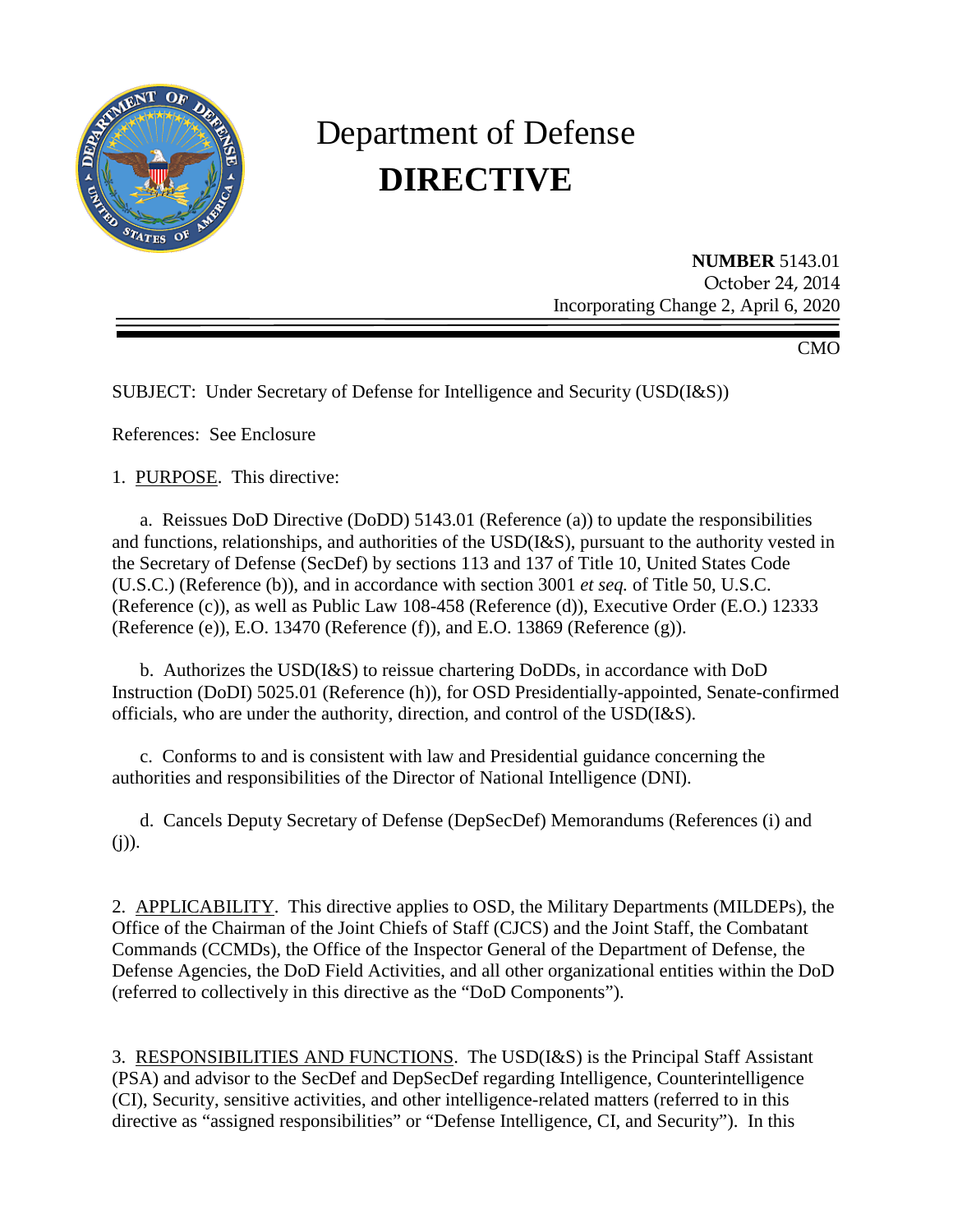capacity, the USD(I&S) exercises SecDef authority, direction, and control over, and oversees the activities of, the Defense Intelligence Agency (DIA), the National Geospatial-Intelligence Agency (NGA), the National Security Agency/Central Security Service (NSA/CSS), the National Reconnaissance Office (NRO), and the Defense Counterintelligence and Security Agency; and exercises planning, policy, and strategic oversight for all associated policy, plans, and programs. In the exercise of assigned responsibilities, the  $USD(I\&S)$ :

a. Serves as the senior Defense Intelligence, CI, and Security official below the SecDef and DepSecDef.

b. Engages the National Security Council (NSC) staff, other government agencies (OGAs), and DoD Components to develop policies, plans, and programs to enable operational application of Defense Intelligence and other capabilities, as appropriate. Provides the NSC principals and deputies committees with Defense Intelligence, CI, Security, sensitive activities, and special program perspectives*,* in coordination with the Under Secretary of Defense for Policy (USD(P)). Ensures DoD intelligence and intelligence-related sensitive activities and special access programs (SAPs) align with SecDef and U.S. Government (USG) guidance.

c. Serves as Director of Defense Intelligence and principal advisor to the DNI on Defense Intelligence matters, in accordance with the SecDef and DNI Memorandum of Agreement (Reference (k)), and as the primary SecDef representative to the Office of the DNI (ODNI) and all other Intelligence Community (IC) elements regarding the responsibilities and functions prescribed in this directive.

d. Serves as the DoD senior official for the insider threat program; develops policy and guidance and oversees implementation of the DoD insider threat program; and makes resource recommendations to implement requirements*,* in accordance with E.O. 13587, Presidential Memorandum, and DoDD 5205.16 (References (1), (m), and (n)).

e. Facilitates integration of Defense Intelligence and DoD support with IC activities.

f. Establishes policy and priorities for, and provides oversight of, the Defense Intelligence Enterprise, including pursuant to DoDD 5240.01 (Reference (o)) and other SecDef and DNI guidance. Ensures DoD IC elements are responsive and timely with respect to satisfying the needs of operational military forces*,* in accordance with section 3038 of Reference (c).

g. For Defense Intelligence:

(1) For Defense Intelligence analysis:

(a) Provides oversight and guidance to ensure the analysis meets DoD policy, operations, planning, and acquisition requirements; supports timely and accurate decisionmaking; and is available to support national requirements.

(b) Provides oversight and direction for capabilities and the implementation of policies, plans, and programs to ensure effective support to the DoD mission.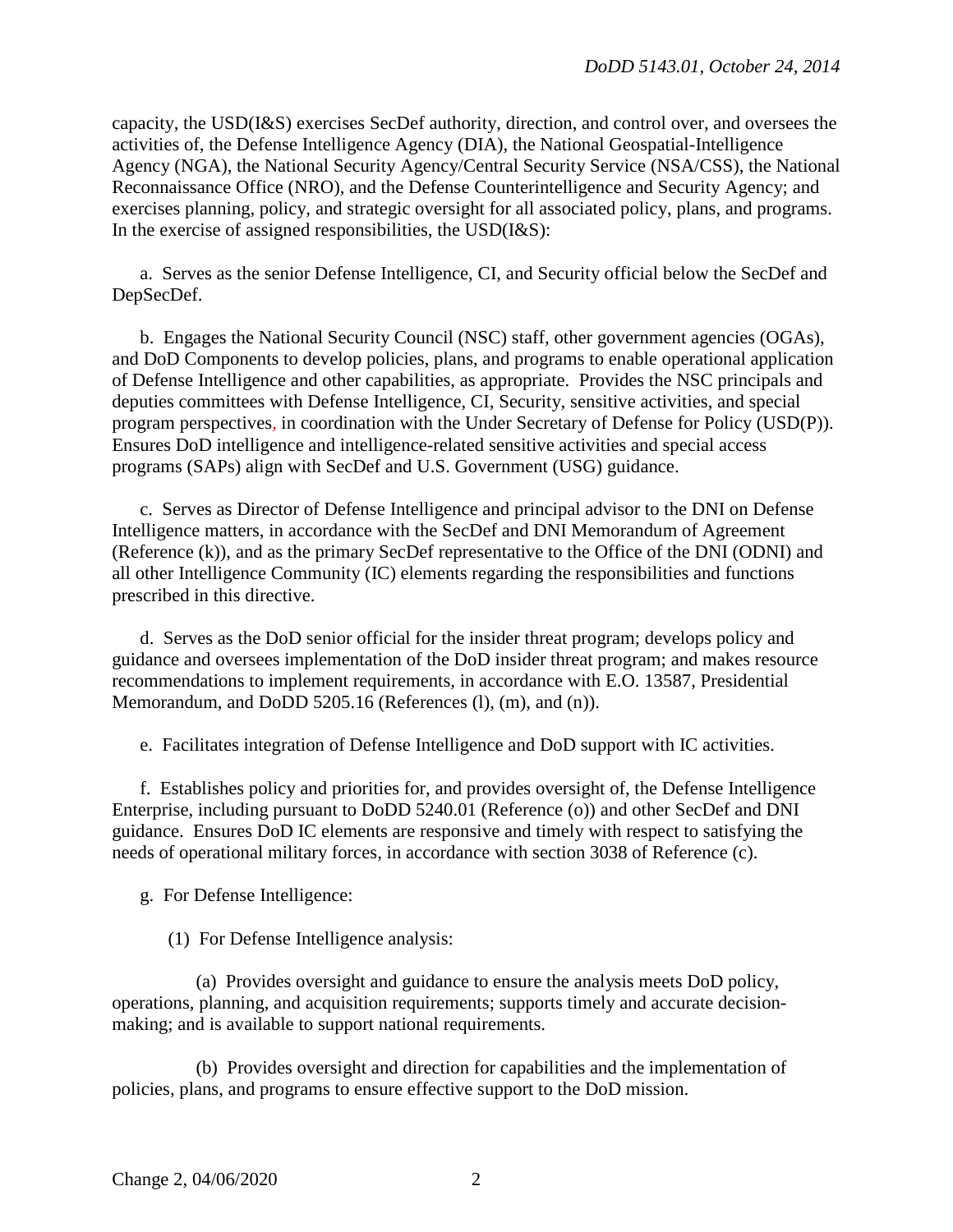(c) Ensures the analysis is aligned with IC and DoD analytical concepts, methodologies, and tradecraft efforts.

(2) For Defense human intelligence (HUMINT):

(a) Establishes policy and provides oversight and direction, in accordance with DoDD S-5200.37 (Reference (p)). Serves as DoD representative to the IC for Defense HUMINT policy and related matters.

(b) Provides oversight and direction to ensure Defense HUMINT Executors are organized and structured to support the missions of DoD and the requirements of the OSD and DoD Components and ODNI, in accordance with Reference (p).

(c) Identifies DoD-related National Intelligence requirements to guide Defense HUMINT activities. Facilitates and guides Defense HUMINT activities and source operations, in consultation with the Assistant Secretary of Defense for Special Operations and Low-Intensity Conflict, as appropriate, in accordance with Reference (p) and DoDD S-3325.09, Intelligence Community Directive 310, and IC Directive 304 (References (q), (r), and (s)).

(d) Oversees the integration and delivery of actionable HUMINT to the warfighter through clandestine tradecraft, technologies, methodologies, and processes.

(3) For technical collection (i.e., signals intelligence, geospatial intelligence, measurement and signature intelligence, and biometrics-enabled and forensics-enabled intelligence):

(a) Provides oversight and direction of technical collection capabilities, including technical collection support, to the DoD. Ensures NSA/CSS, NGA, DIA, and NRO, in the execution of their missions, fully support the operations, policy, planning, and acquisition requirements of DoD and the USG, as appropriate.

(b) Develops and provides policy and implementation guidance for the synchronization and operational integration across the technical collection disciplines and for the synchronization and alignment of Defense technical collection operations with national collection operations.

(c) Oversees the collection prioritization processes and synchronization between national and Defense collection prioritization processes.

(4) For Defense open source intelligence:

(a) Provides oversight and direction of capabilities, policies, plans, and programs. Ensures activities support DoD missions and satisfy the needs of the MILDEPs and the CCMDs.

(b) Ensures strategies, policies, guidance, and activities are synchronized with those of the IC.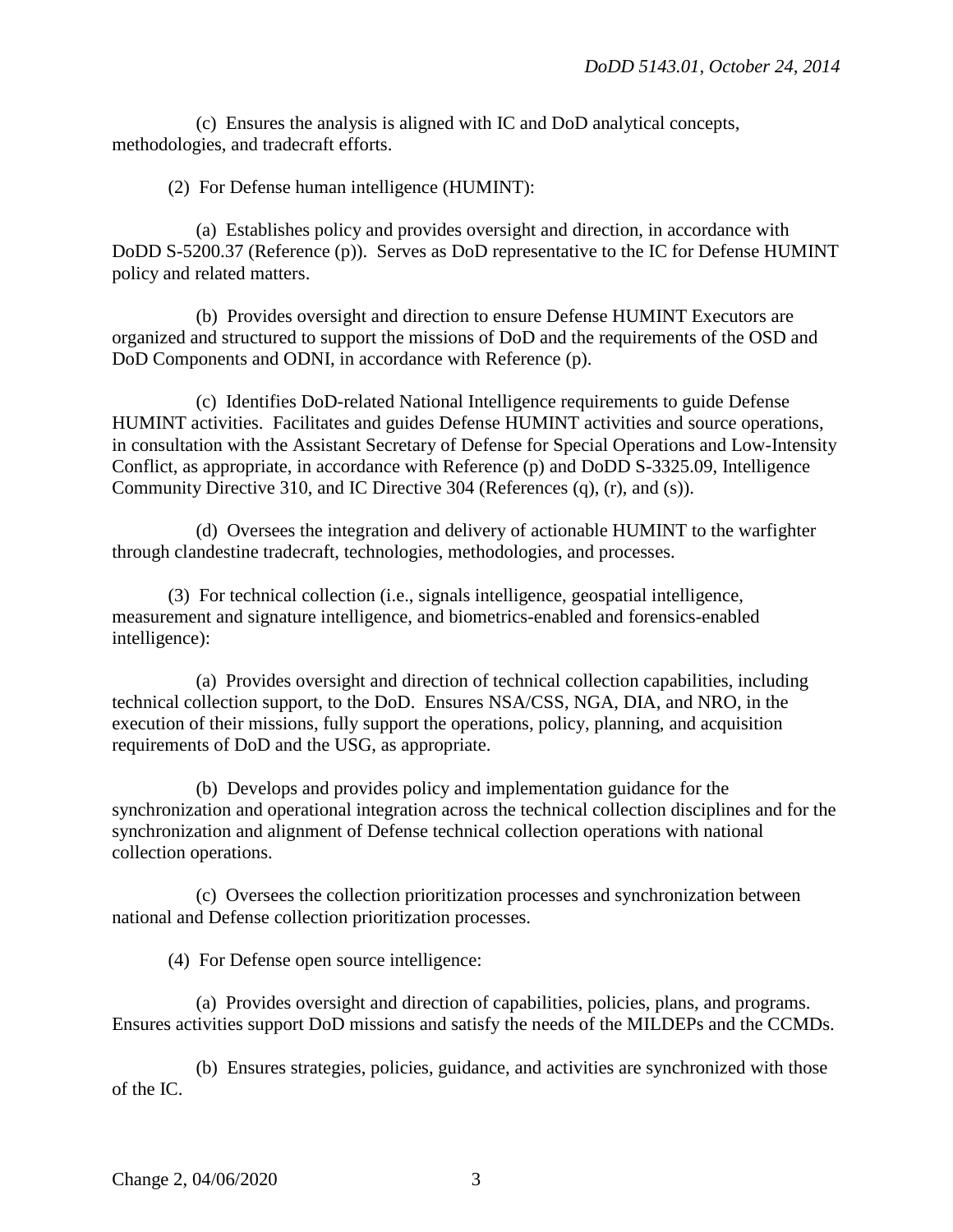(5) Appoints the Defense Collection Manager and provides oversight and direction of DoD collection management policies, plans, and programs.

h. For Defense CI activities:

(1) Represents the SecDef at the National CI Executive, the National CI Policy Board, and other U.S. and international CI community forums.

(2) Develops and oversees implementation of policy, programs, guidance, and training. Monitors and oversees activities, programs, and resources to ensure compliance with DoD and national CI policies.

(3) Strengthens, oversees, and directs CI policy and program oversight to leverage capabilities and capacity to address validated DoD and national CI priorities.

(4) Develops and oversees DoD credibility assessment policies, and ensures that DoD supports credibility assessment requirements identified by the OGA heads.

i. For all intelligence and intelligence-related sensitive activities, and related matters:

(1) Establishes policy and provides oversight and direction for the coordination, assessment, reporting, and conduct of DoD intelligence and intelligence-related sensitive activities, the Defense Cover Program, special communications, technical collection support to intelligence activities, and the clandestine use of technology.

(2) Establishes policy and provides oversight and direction for the provision of Defense sensitive support to the DoD Components and OGAs, in accordance with DoDD S-5210.36 (Reference (t)).

(3) Provides policy and operations advice to the SecDef and NSC principals on sensitive activities undertaken by OGAs.

(4) Serves as the DoD Functional Manager for Special Communications*,* in accordance with DoDI S-3200.17 (Reference (u)).

j. For Defense Security Programs and associated matters:

(1) Serves as the DoD Senior Agency Official for Security pursuant to E.O.s 13526, 13556, 13549, and 12977 (References (v), (w), (x), and (y)), and advises the SecDef, Secretaries of the MILDEPs, CJCS, and other DoD Component heads on the development and integration of risk-managed security policies and programs, except for those related to nuclear, chemical, and biological security. Represents the SecDef at national-level security forums.

(2) Establishes policy and an integrated strategic framework for the management and oversight of the Defense Security Enterprise, in accordance with DoDD 5200.43 (Reference (z)).

(3) Develops personnel security policy and guidance, and oversees the DoD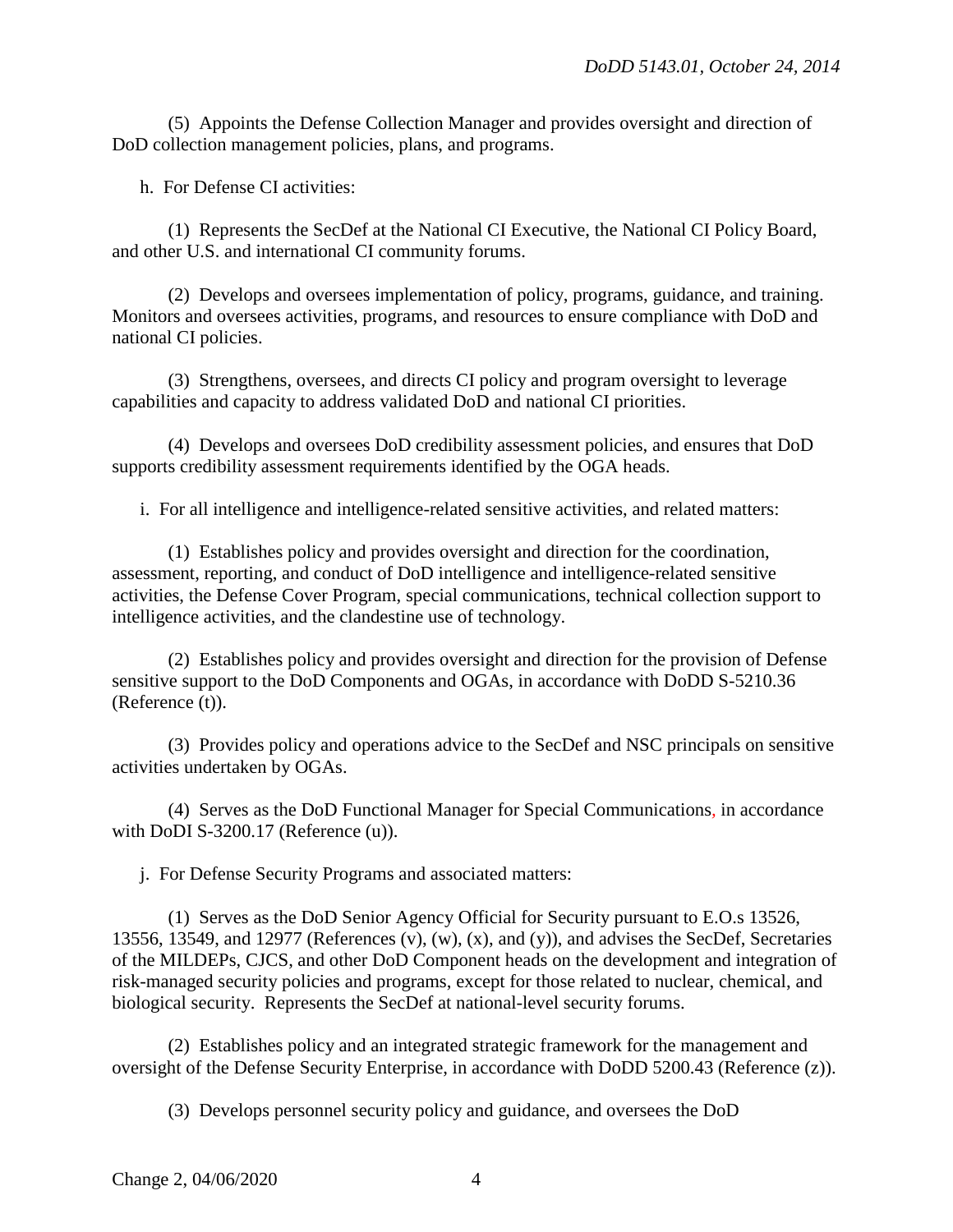implementation of E.O.s 12968 and 13467 (References (aa) and (ab)), Reference (g), and the DoD Personnel Security Program.

(4) Performs all SecDef duties and responsibilities regarding the physical security program, pursuant to Reference (y). Develops physical security policy and guidance, and oversees DoD implementation of section 797 of Reference (c), section 1382 of Title 18, U.S.C., section 1069 of Public Law 110-181 (References (ac), and (ad)), and the DoD Physical Security Program.

(5) Develops information security policy and guidance and oversees DoD implementation of References (v), (w), and (x), and the DoD Information Security Program.

(6) Performs all SecDef duties and responsibilities regarding the National Industrial Security Program, pursuant to E.O. 12829 (Reference (ae)). Develops industrial security policy and guidance, and oversees DoD implementation of Reference (z) and the DoD Industrial Security Program.

(7) Oversees the implementation of policy regarding the protection of sensitive compartmented information, pursuant to Presidential and DNI guidance.

(8) Develops and oversees implementation of DoD SAP security policy, pursuant to DoDD 5205.07 (Reference (af)).

(9) Provides policy and direction for the identification, reporting, investigation, and referral of serious security incidents, including unauthorized disclosures of classified information.

(10) Develops and oversees implementation of policy and guidance for critical program information identification and protection, in coordination with the Under Secretary of Defense for Acquisition and Sustainment (USD(A&S)).

(11) Provides policy and direction for the investigative and adjudicative guidance for issuing the common access card*,* in accordance with Homeland Security Presidential Directive-12, Federal Information Processing Standards Publication 201-2, and Office of Personnel Management Memorandum (References (ag), (ah), and (ai)).

k. For operational support:

(1) Consults with CJCS for operational support matters.

(2) Develops and oversees implementation of policy, programs, plans, and guidance for Defense Intelligence warfighting support to the CCMDs. Evaluates and oversees DIA, NSA/CSS, NGA, and NRO activities to ensure effective support to DoD and USG interagency operations and activities.

(3) Reviews and advocates for intelligence capabilities of the Joint Intelligence Operations Centers and the Service Intelligence Centers, in coordination with the CCMDs and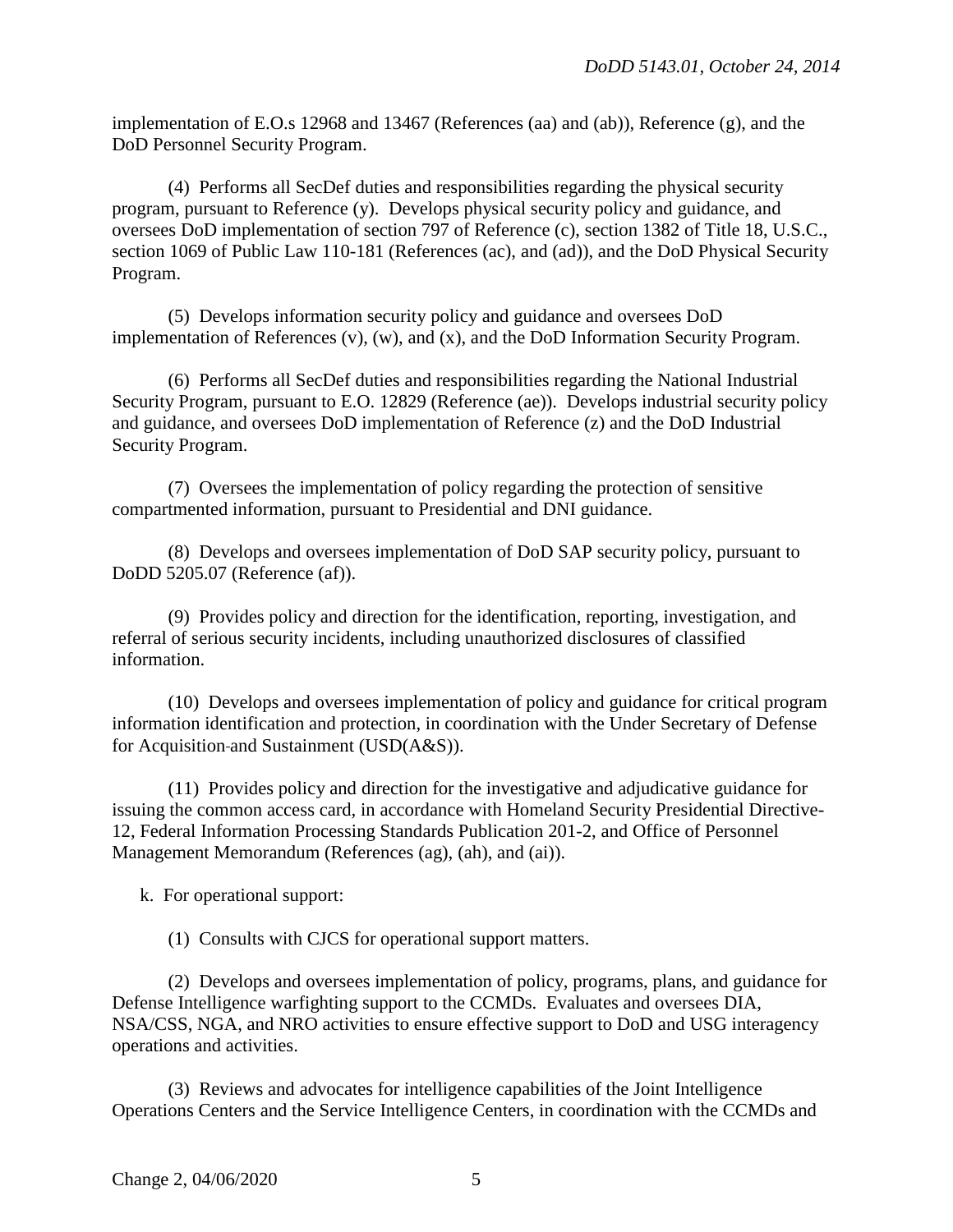MILDEPs, to ensure mission performance is aligned with Defense priorities and consistent with national priorities.

(4) Provides guidance and oversight of the Defense Intelligence Components for intelligence planning and intelligence support to joint targeting for the CCMDs.

(5) Develops and oversees implementation of DoD policy, strategy, programs, and guidance on all intelligence, surveillance, and reconnaissance (ISR) manned and unmanned spaceborne, airborne, surface, subsurface, and cyberspace activities, and associated tasking, processing, exploitation, and dissemination. Provides DoD-wide focus and advocacy for ISR capabilities and integrated tasking, processing, exploitation, and dissemination solutions. Coordinates, oversees, and assesses efforts of the DoD Components and proposes options to optimize integrated ISR capabilities.

(6) Identifies and recommends solutions to resource, program for, and resolve challenges associated with deploying and optimizing ISR capability in response to gaps identified in planning and during the conduct of operations.

(7) Executes and provides oversight of program policy for reconnaissance and surveillance activities and operations. Serves as the DoD principal for interagency coordination on the Sensitive Reconnaissance Operations schedule and requirements. Provides expertise on matters of technical collection and operational employment. Represents the DoD on Sensitive Reconnaissance Operations and ISR-related activities in national and international forums.

(8) Participates in capabilities-development processes (e.g., the Joint Capabilities Integration and Development System) to identify and assess Joint Military Intelligence, CI, and Security capability needs in order to provide capabilities required by the warfighters.

(9) In coordination with the USD(P), develops and oversees implementation of DoD policy, programs, and guidance for the congruent application of military deception and operations security, in accordance with DoDD 5205.02E (Reference (aj)), in support of missions and operations, ensuring shared responsibility and close synchronization with intelligence, operations, and associated planning elements.

l. For international intelligence engagement:

(1) Oversees the development, management, and coordination of intelligence and CI relationships between Defense intelligence and CI elements and foreign governments and international organizations.

(2) Develops mechanisms to advance and synchronize intelligence relationships between Defense intelligence and CI elements and foreign governments and international organizations.

(3) Establishes and maintains Defense Intelligence relationships and Defense Intelligence exchange programs with selected cooperative foreign defense establishments, intelligence or security services of foreign governments, and international organizations, in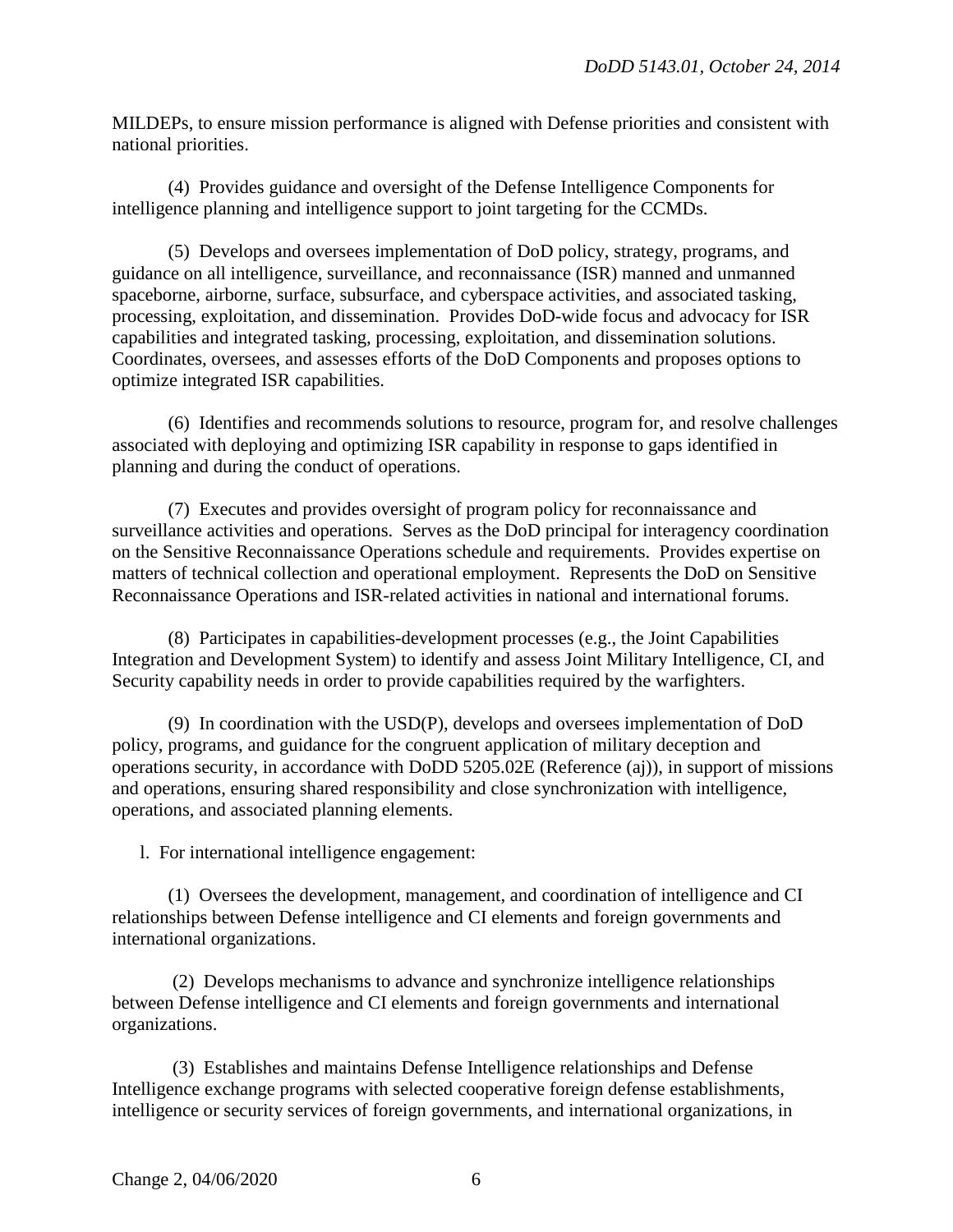coordination with the USD(P). Ensures that such relationships and programs are in accordance with Reference (e) and DoDI 5530.03 (Reference (ak)). Such relationships will be established and maintained in consultation with the Combatant Commanders (CCDRs), as appropriate.

m. For the DoD Foreign Materiel Program (FMP):

(1) Provides strategic guidance on all bi-lateral and multi-lateral engagements. Develops and oversees the DoD FMP through policy, plans, and strategic guidance for the acquisition and technical exploitation of foreign materiel or technology. Provides plans and strategic guidance to the Military Services through the Secretaries of the MILDEPs, and to the Defense Intelligence Component heads. Oversees high risk, high cost, or highly sensitive FMP-related activities.

(2) Establishes, programs, budgets, and executes the OSD foreign materiel acquisition and exploitation fund in support of DoD foreign materiel activities.

n. For intelligence information sharing:

(1) Establishes and oversees the implementation of Defense Intelligence policy, guidance, and strategy for intelligence information sharing*,* in accordance with applicable laws, regulations, and DoD and IC policy, including References (e), (f), (v), (w); DoDDs 5205.15E, 8521.01E, and 5250.01 (References (al), (am), and (an)); and E.O. 13388 (Reference (ao)) and Reference (l).

(2) Synchronizes and facilitates intelligence information sharing activities across the Defense Intelligence Enterprise with the CCMDs, Joint Staff, ODNI, other IC elements, OGAs, and allied and coalition mission partners.

(3) Provides intelligence information sharing assistance in support of Homeland Defense, as requested, in coordination with the USD(P), the CJCS, and the DoD Component heads.

(4) Makes disclosure and release decisions for Military Intelligence to foreign governments and international organizations*,* in accordance with National Disclosure Policy-1 (Reference (ap)) and National Intelligence sharing guidance, as appropriate. Oversees implementation of foreign disclosure of Military Intelligence in consultation with the USD(P).

o. For cyberspace capabilities and activities supporting cyberspace operations related to responsibilities assigned in this directive, consistent with section 932 of Public Law 113-66 (Reference (aq)):

(1) Develops and oversees policy, programs, and guidance, with an emphasis on operations support to the MILDEPs and CCMDs, in coordination with the USD(P), other OSD PSAs, and CJCS, as applicable. Accounts for DoD investments in cyberspace capabilities to meet warfighter requirements.

(2) Ensures the development of balanced intelligence support to the cyberspace operations portfolio that is integrated with the activities of the DoD Components and interagency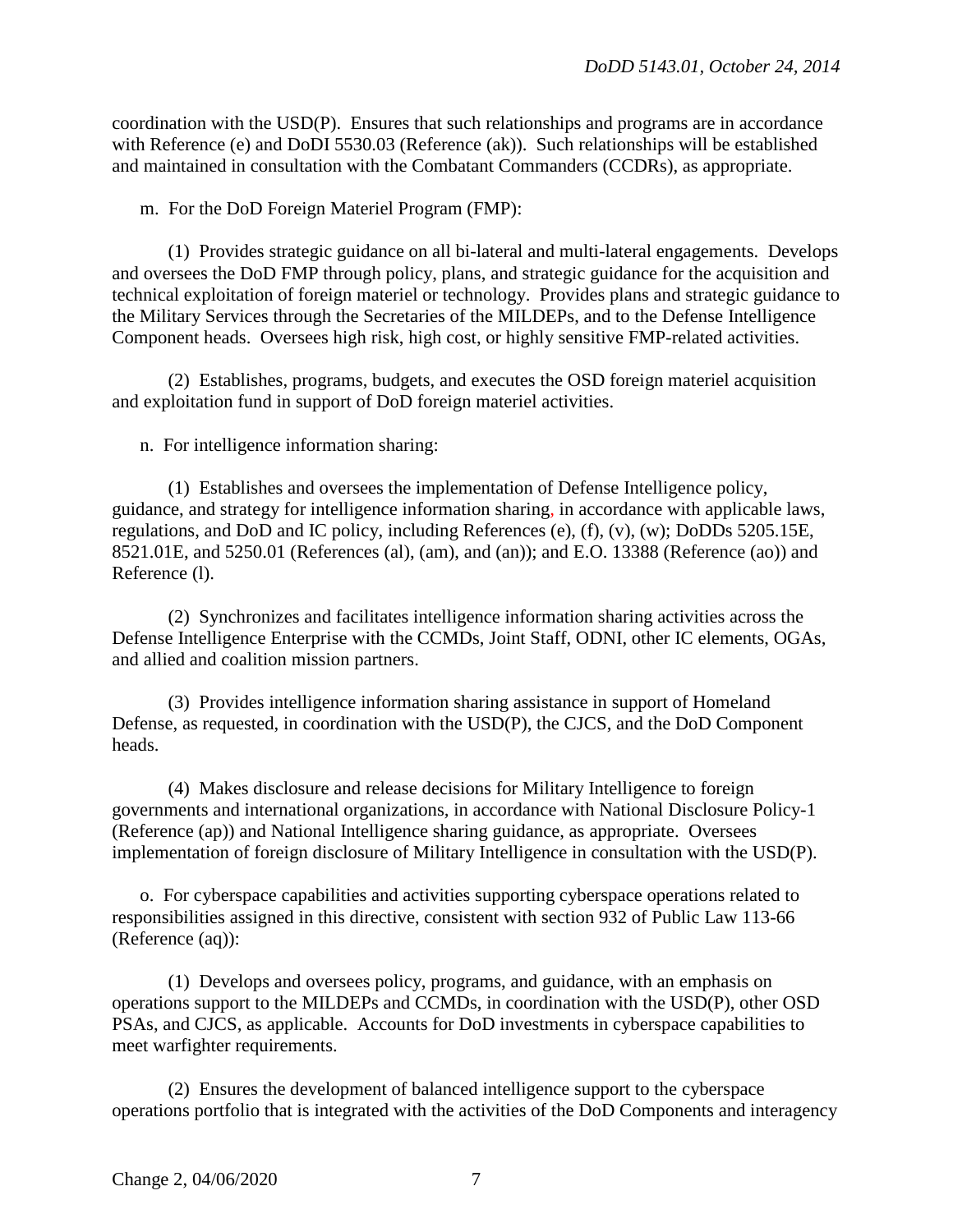and allied partners.

(3) Coordinates future research and strategic information environment forecasts to inform DoD and Defense Intelligence policy and investments for long-range planning and implementation of intelligence capabilities and capacity supporting cyberspace operations. Leverages DoD research and development with commercial, academic, and other relationships*,* in coordination with the Under Secretary of Defense for Research and Engineering (USD(R&E)), to rapidly develop and institutionalize new technology, concepts, and capabilities.

p. For Defense Intelligence Enterprise mission support:

(1) Develops and implements strategy, strategic plans, and other strategic guidance*,* in consultation with the DoD Component heads and the DNI, as appropriate.

(2) Regarding planning, programming, budgeting, and execution (PPBE) and other budgetary matters:

(a) Coordinates with the DNI on strategy development, PPBE, and evaluation of national IC programs and jointly funded programs.

(b) Participates in the DoD PPBE process, in accordance with section 135 of Reference (b), provides perspectives and forecasts on threats and the impact of resource decisions, identifies priorities, proposes programmatic and fiscal guidance, and develops budget justification material.

(c) As the Military Intelligence Program (MIP) Executive, pursuant to DoDD 5205.12 (Reference (ar)) and Reference (k), provides policy guidance and oversight to the Defense Intelligence, CI, and Security plans, programs, required capabilities, and resource allocations by exercising responsibility with respect to the DoD Components within the MIP and the National Intelligence Program (NIP). Coordinates with ODNI to develop, synchronize, and implement annual NIP and MIP priorities.

(d) Oversees all Defense Intelligence, CI, and Security budgetary matters. Consults and coordinates with the Under Secretary of Defense (Comptroller)/Chief Financial Officer, Department of Defense (USD(C)/CFO), on MIP budgetary matters, and the DNI on MIP and NIP budgetary matters. Consults and coordinates with the MILDEPs on intelligence and nonintelligence funding associated with Battlespace Awareness Capability Portfolio*,* in accordance with DoDD 7045.20 (Reference (as)), and security activities.

(e) Manages the Battlespace Awareness Capability Portfolio, pursuant to Reference (as), and oversees planning, organizing, coordinating, and balancing of investment and risk for all DoD ISR and Environmental System Capabilities, and consults with the Commander, U.S. Strategic Command, as appropriate.

(f) Consults and coordinates with the  $USD(A&S)$ , the  $USD(R&E)$ , the  $USD(P)$ , the Under Secretary of Defense for Personnel and Readiness (USD(P&R)), the USD(C)/CFO, the Director of Cost Assessment and Program Evaluation, the Secretaries of the MILDEPs, the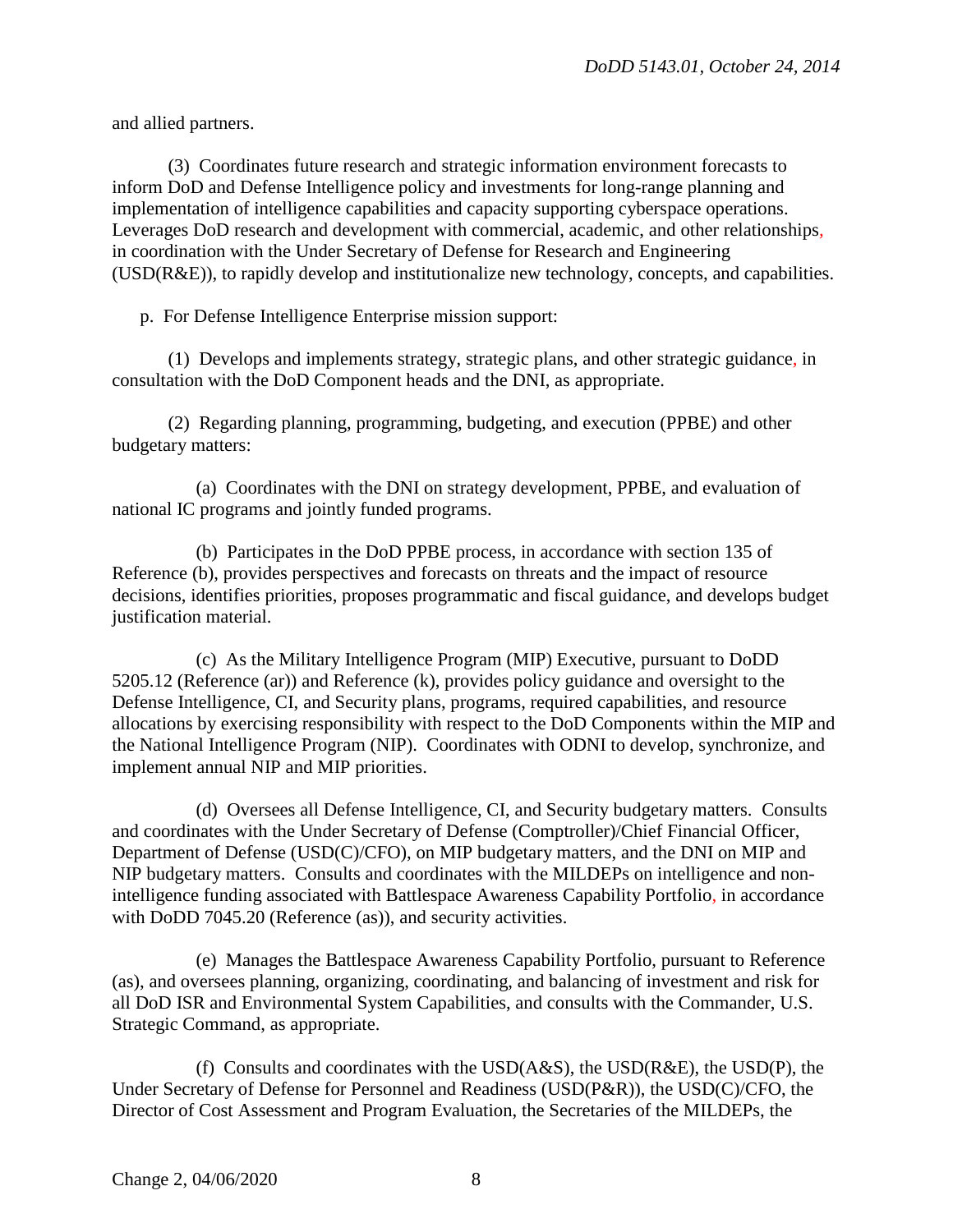CJCS, and Commander, U.S. Special Operations Command on Defense Intelligence PPBE.

(g) Supports the Assistant Secretary of Defense for Legislative Affairs and USD(C)/CFO in presenting, justifying, and defending Intelligence, CI, and Security programs and budgets before Congress and evaluating and assessing Congressional activity for impact on these issues.

(3) Regarding acquisition and capability matters:

(a) Advises and assists the USD(A&S), DoD Chief Information Officer, Director of Cost Assessment and Program Evaluation, CJCS, and Defense Acquisition Board, as well as the DNI and the OGA heads, as appropriate, concerning acquisition programs that affect Intelligence, CI, and Security capabilities and programs.

(b) Exercises acquisition authority, as delegated by the USD(A&S), DNI, or other appropriate official, for Intelligence, CI, and Security technologies, systems, and equipment.

(c) Ensures the exercise of acquisition authority by the heads of the Defense Intelligence, CI, and Defense Security Components is in coordination with the USD( $A&S$ ).

(d) Oversees the development and execution of Military Intelligence and National Intelligence capabilities, in coordination with CJCS and DNI, to support the CCDRs, Defense policy, and the planning and conduct of military operations.

(e) Prioritizes and facilitates the review and fielding of high priority SecDef intelligence programs and intelligence-related quick-reaction capabilities. Identifies and seeks waivers for acquisition-related processes that could delay fielding of intelligence capabilities.

(4) Regarding technology insertion:

(a) Identifies capability gaps and opportunities to enhance Intelligence, CI, and Security capabilities.

(b) Oversees research, development, test, and evaluation, in conjunction with the USD(R&E), the Director of Operational Test and Evaluation, and the DoD Component heads, as appropriate, and in accordance with DoD acquisition regulations and sections 139 and 2399 of Reference (b). NIP-funded programs must be undertaken in coordination with the DNI.

(5) Regarding Defense Intelligence, and designated SAP management and oversight:

(a) Implements guidance provided by the DoD SAP Oversight Committee. Serves as oversight authority for all designated SAPs.

(b) Ensures SAP oversight by establishing a SAP Central Office in the Office of the USD(I&S) and designating a SAP Central Office Director to be responsible for executing the responsibilities outlined in Reference (af):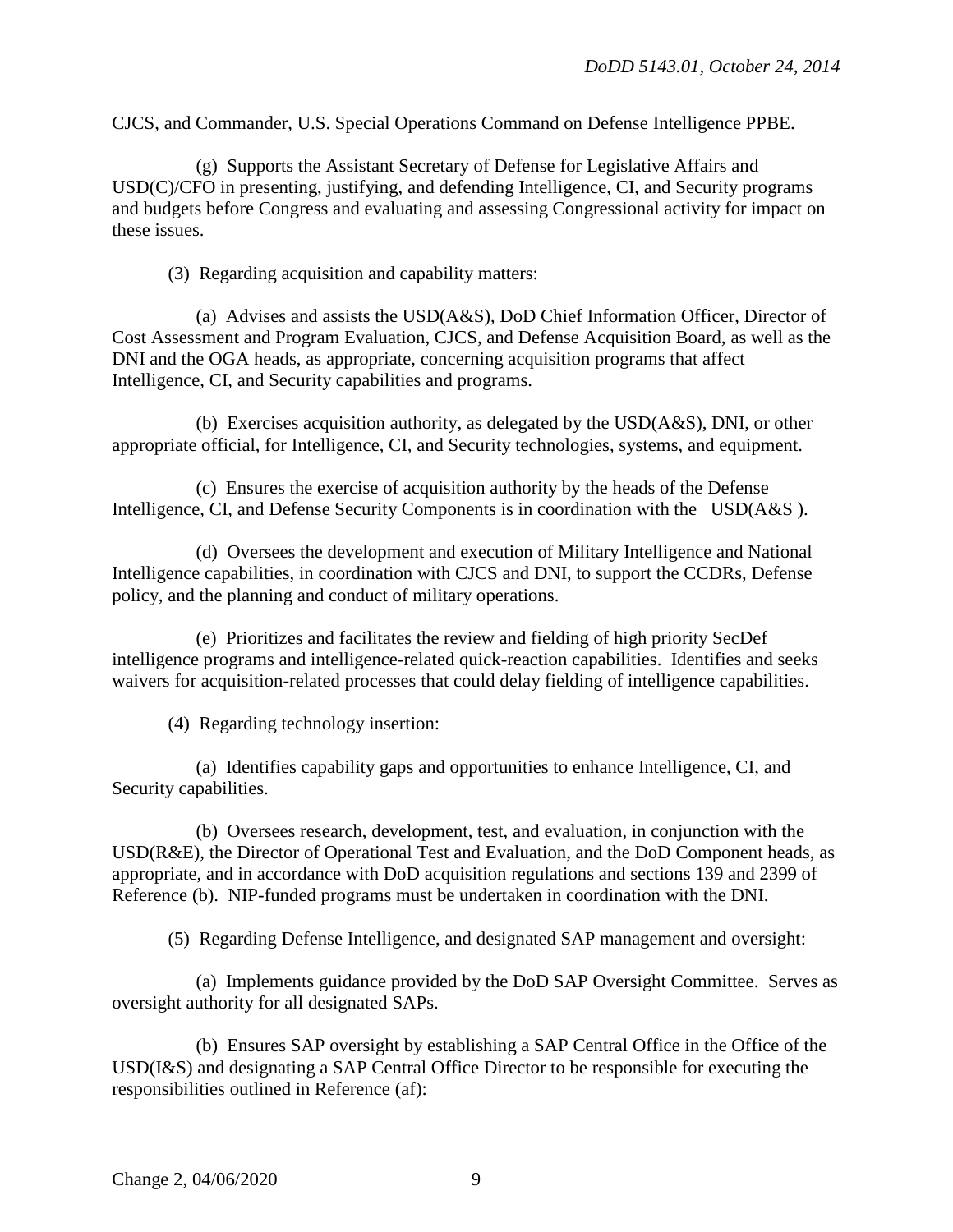1. Exercises cognizance and oversight of designated DoD SAPs and personnel granted access to these programs.

2. Manages and oversees DoD Alternative Compensatory Control Measures, consistent with Volume 3 of DoD Manual (DoDM) 5200.01 (Reference (at)).

3. Ensures all NIP-funded DoD SAPs are regularly reviewed for consistency with DNI policy.

(c) Oversees intelligence support to non-USD(I&S) SAPs.

(6) Regarding human capital and manpower management:

(a) Exercises oversight of personnel policy regarding Defense intelligence positions, in accordance with DoDD 1400.35 (Reference (au)), to ensure that the Defense Intelligence Components are staffed, equipped, trained, structured, and ready to support DoD missions and to satisfy the needs of the DoD and the IC, as appropriate.

(b) Develops and oversees implementation of the policies associated with Defense Intelligence positions authorized by Reference (b) in the Defense Civilian Intelligence Personnel System (DCIPS), including Defense Intelligence Senior Executive Service and Defense Intelligence Senior Level positions in conjunction with the USD(P&R), in accordance with Reference (at).

(c) For Defense Intelligence positions, serves in the role assigned to the Director of the Office of Personnel Management for positions and employees under Title 5, U.S.C. (Reference (av)), unless otherwise stated in law or DoD policy.

(d) Develops policy and provides oversight of training (including joint intelligence training), certification, education, and professional development of personnel in Defense Intelligence, CI, and Security Components and ensures integration of Defense intelligence standards into other training within the DoD and IC, as appropriate.

(e) Oversees implementation of DoD detailee policy, within assigned areas of responsibility, for all military and DCIPS personnel. Approval for detailees to external organizations will be in accordance with DoDI 1000.17 and DoDI 1400.36 (References (aw) and (ax)), and Reference (t).

(f) Appoints a senior official to represent Defense Intelligence Enterprise foreign language and foreign area interests, and oversees DoD policy and programs that build, maintain, and employ foreign language and foreign area expertise within the Defense Intelligence Enterprise, pursuant to DoDD 5160.41E (Reference (ay)).

(g) Provides duty performance inputs to the Secretaries of the MILDEPs and solicits evaluative inputs from the DNI, as appropriate, on the intelligence element heads of the MILDEPs.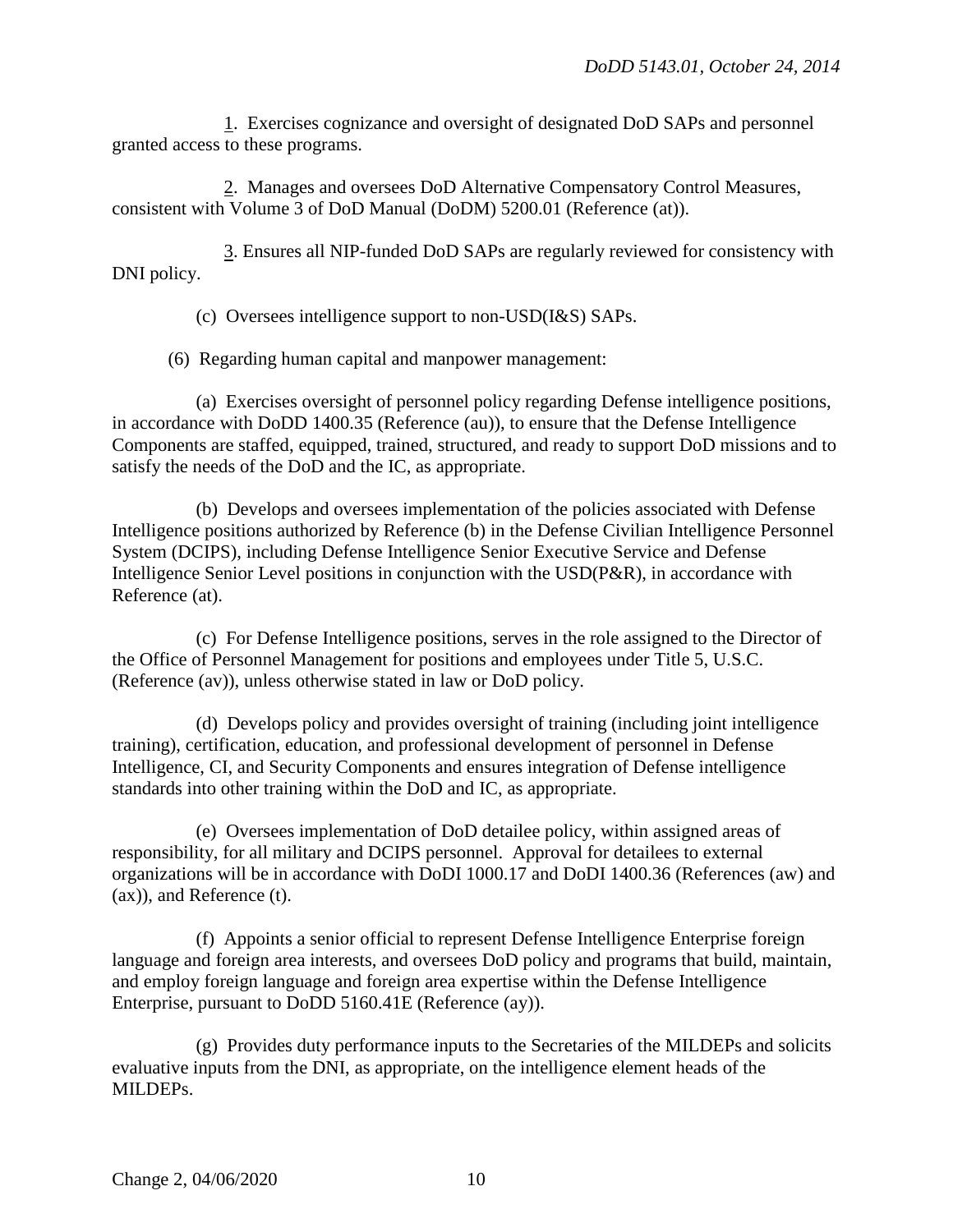(h) Coordinates, executes, and oversees the Joint Intelligence Manpower Validation process for the MIP.

(i) Establishes and provides policy guidance, resource advocacy, and oversight for the integration of Reserve Component intelligence elements, and ensures that practices and procedures effectively employ and resource Reserve Component intelligence elements, in accordance with DoDD 1200.17 (Reference (az)).

(7) Serves as DoD focal point for intelligence information systems interoperability and governance processes, in accordance with DoDI 8330.01 (Reference (ba)) and References (l) and (ao). Coordinates, oversees, and assesses efforts of the DoD Components to plan, program, and develop capabilities in support of intelligence information sharing, architectures, and interoperability requirements.

q. Sends reports to the DoD Senior Intelligence Oversight Official (DoD SIOO) within the Office of the Chief Management Officer of the Department of Defense (CMO) or directs DoD Component reporting to the CMO or DoD SIOO when made aware of questionable intelligence activities and significant or highly sensitive matters occurring in Defense Intelligence Components, in accordance with DoD 5240.1-R and DoDD 5148.13 (References (bb) and (bc)).

r. Ensures that policies and programs are designed and managed to improve performance, economy, and efficiency, and that all of the Defense Agencies over which the USD(I&S) exercises SecDef authority, direction, and control are attentive and responsive to their organizational customer requirements, both inside and outside DoD.

s. Develops, implements, and oversees policy, programs, and guidance for mission assurance, in coordination with other DoD Component heads and the DNI.

t. Develops and implements procedures for fulfilling USD(I&S)'s intelligence oversight approval roles, as outlined in References (ba) and DoDM 5240.01 (Reference (bd)).

u. Serves on boards, committees, and other groups pertaining to assigned responsibilities and represents the SecDef on all assigned responsibilities in other USG forums.

v. Periodically assesses any DoD Executive Agent assigments under USD(I&S) cognizance for continued need, currency, effectiveness, and efficiency in satisfying end user requirements, consistent with DoDD 5101.1 (Reference (be)).

w. Performs such other duties as the SecDef or DepSecDef may prescribe.

#### 4. RELATIONSHIPS

a. In the performance of assigned responsibilities, the USD(I&S) is the senior intelligence official in the DoD subject to the authority, direction and control of the SecDef and DepSecDef, and: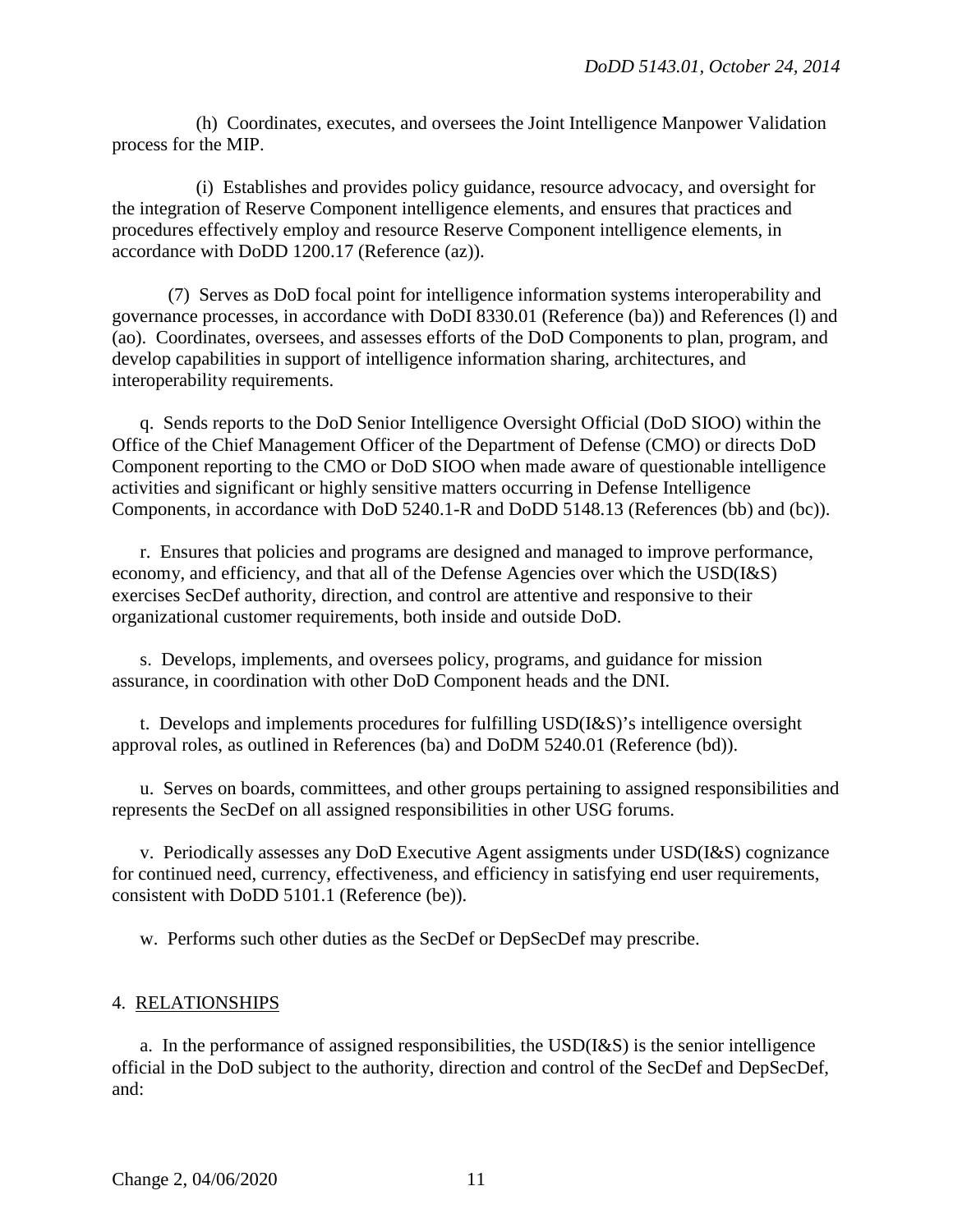(1) Reports directly to the SecDef.

(2) Exercises SecDef authority, direction, and control over the following DoD Component heads:

(a) Director, DIA.

- (b) Director, NGA.
- (c) Director, NRO.
- (d) Director, NSA/Chief, CSS.
- (e) Director, DCSA.

(f) Such other positions or organizations as the  $USD(I\&S)$  may establish, consistent with applicable law, within resources provided by the SecDef. Such authority includes proposing candidates for these positions to the SecDef, pursuant to Reference (e), and is exercised in consultation with the DNI regarding National Intelligence and related matters under DNI's purview, as appropriate.

(3) Serves as SecDef focal point with the NSC staff, the OGAs, and, pursuant to responsibilities and functions prescribed in this directive, Congress, State agencies, foreign governments, and international, commercial, and academic organizations.

(4) Provides recommendations to the USD(C)/CFO on all transfers, realignments, and reprogramming of funds to and from the MIP. Consults with the ODNI in advance of transferring or reprogramming MIP funds. Coordinates or consults with DoD Component heads, as appropriate, on all reprogramming plans. Coordinates with the DNI to ensure effective, complementary, and mutual support between Defense Intelligence programs and the NIP.

(5) Coordinates, as appropriate and as required, with DoD Component heads, OSD PSAs, the Principal Cyber Advisor, the OGA heads, including IC elements, and the DNI regarding all responsibilities and functions in this directive.

(6) Uses existing DoD and OGA systems, facilities, and services, when possible, to avoid duplication and to achieve maximum readiness, sustainability, economy, and efficiency.

(7) Implements DCIPS policy in conjunction with the USD(P&R), pursuant to Reference (a), and provides recommendations to the USD(P&R) regarding supporting data systems, as appropriate.

b. The other OSD PSAs and the DoD Component heads will coordinate with the USD(I&S) on all matters under their purview related to the authorities, responsibilities, and functions assigned in this directive.

c. The CJCS consults with, and seeks the advice of, the CCDRs on policy, programs, and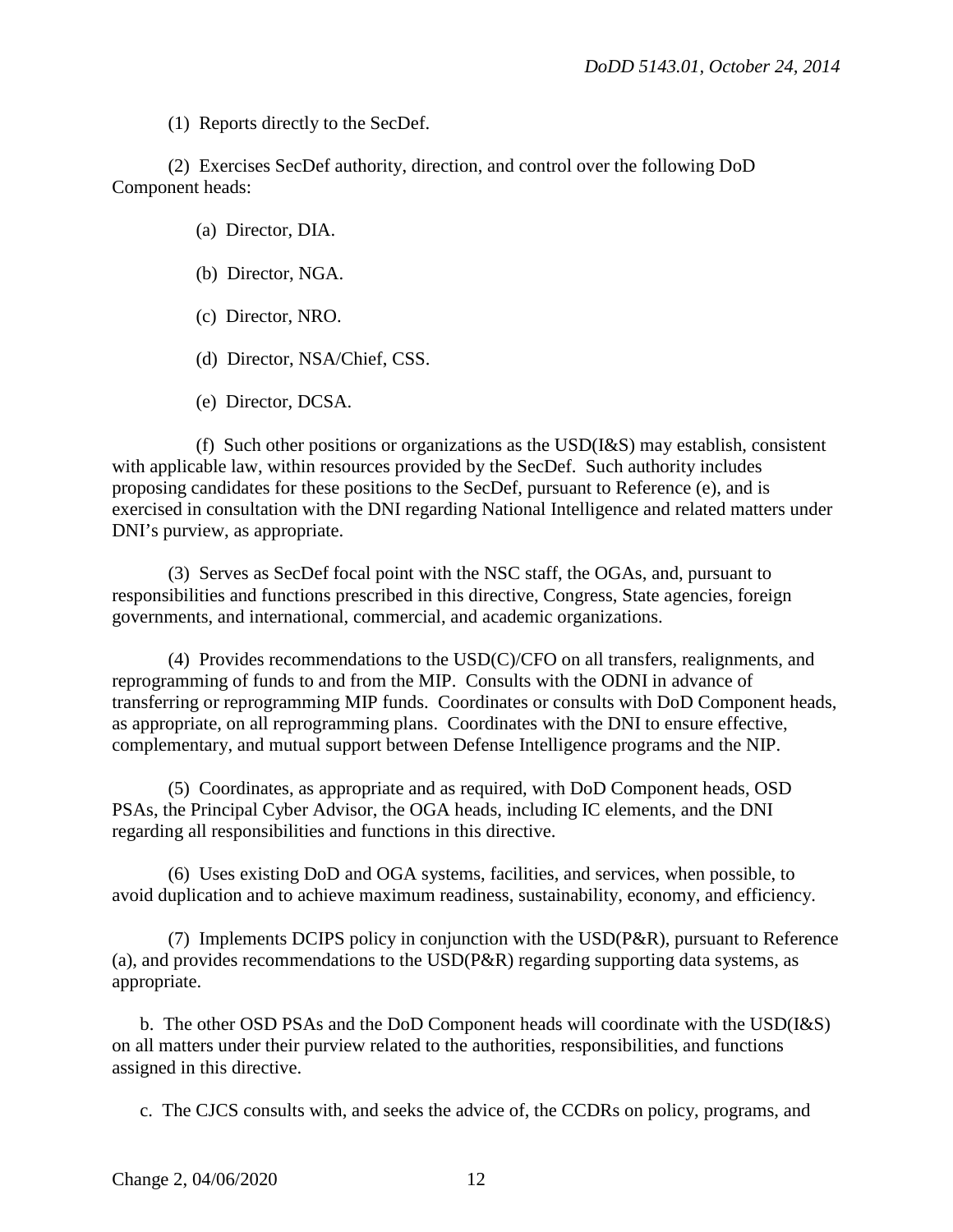other related activities that support Defense Intelligence, CI, and Security goals and missions, including requests for advice, resources, assistance, and other functions, in accordance with section 153 of Reference (b). The CJCS facilitates communications with the CCDRs to ensure Defense Intelligence, CI, and Security interoperability and support for joint warfighting, particularly as they relate to intelligence-related functions prescribed in this directive and consistent with sections 164, 167, and 167a of Reference (b).

d. The Defense Intelligence Component heads provide the USD(I&S) with copies of the intelligence estimates or other substantive and time-sensitive intelligence provided to the SecDef, DepSecDef, CJCS, DNI, or other senior officials outside of DoD.

e. The DoD Chief Information Officer, pursuant to DoDD 5144.02 (Reference (bf)), coordinates with the USD(I&S) regarding the NSA/CSS cybersecurity mission and associated budget.

f. The Office of the Inspector General of the Department of Defense and the other Inspectors General within the Department conduct audits, investigations, assessments, and evaluations of projects, programs, and other activities performed by the USD(I&S), in accordance with this directive, and pursuant to the Inspector General Act of 1978 (Reference (bg)) and other applicable DoDDs and DoDIs, including DoDD 5106.01 and DoDI 7050.03 (References (bh) and (bi)).

5. AUTHORITIES. Pursuant to the authority vested in the SecDef, and subject to SecDef authority, direction, and control, and in accordance with DoD policies and issuances, the USD(I&S) is hereby delegated authority to:

a. Exercise, within assigned responsibilities and functional areas, all authority of the SecDef derived from statute, E.O., regulation, or interagency agreement, except where specifically limited by statute or E.O. to the SecDef.

b. Establish DoD policy through DoDIs, directive-type memorandums (DTMs), and rules published in the Federal Register, within the authorities and responsibilities assigned in this issuance and in accordance with Reference (h) or Administrative Instruction 102 (Reference (bj)).

 (1) In those documents, assign responsibilities related to the authorities and responsibilities in this issuance to other OSD PSAs and the DoD Component heads. Assignment of responsibilities in DoD issuances or rules published in the Federal Register to Military Department officials must be made through the Secretaries of those Departments. DoD issuances or rules published in the Federal Register assigning responsibilities to the CCMDs must be coordinated with the CJCS.

 (2) DoDIs and DTMs must be fully coordinated in accordance with Reference (h). Rules published in the Federal Register must be fully coordinated with impacted OSD and DoD Component heads and be consistent with Reference (bi).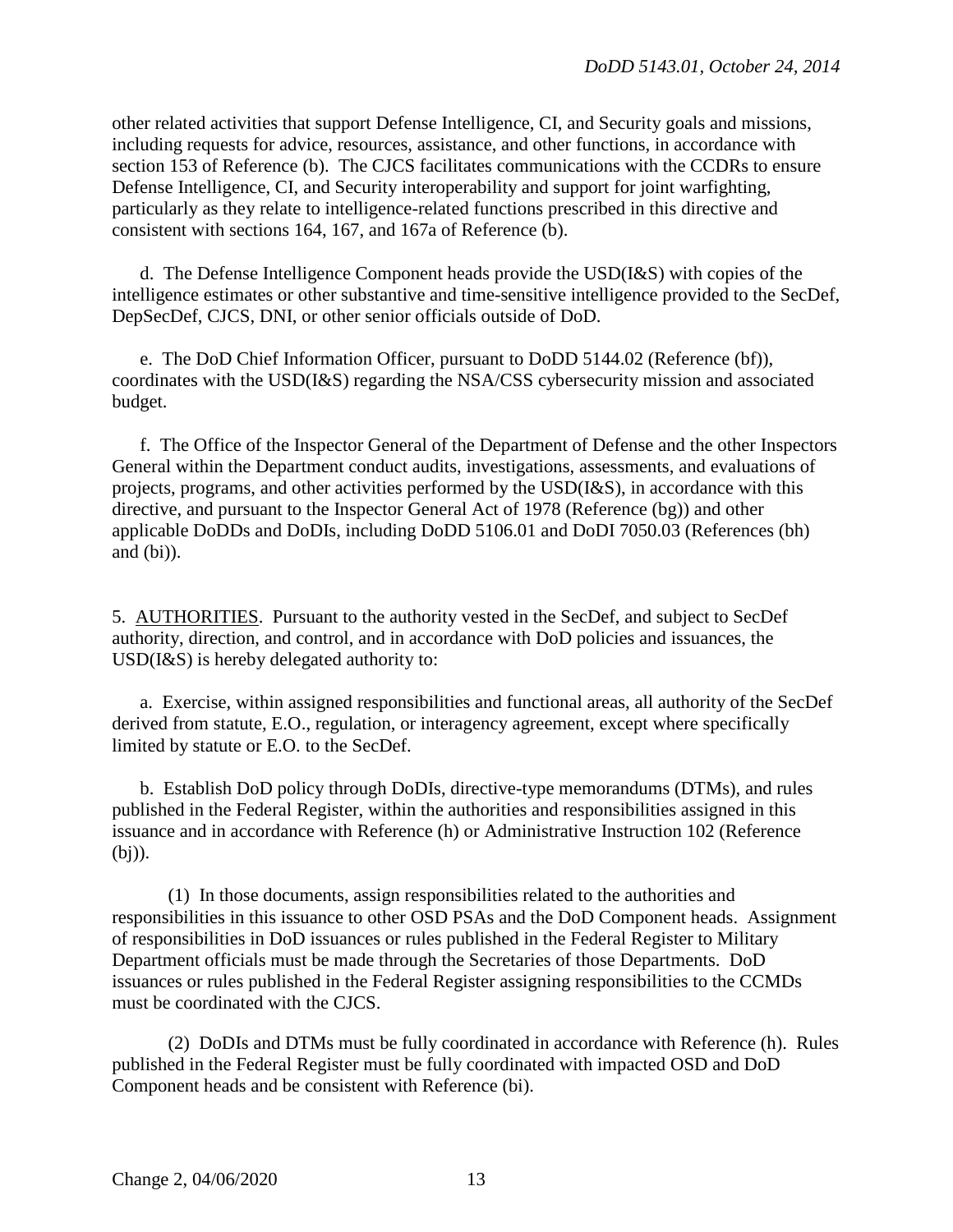(3) This authority may not be redelegated.

c. Approve other DoDIs, DoDMs, and DTMs in areas of assigned responsibilities and functions that implement policy already established by a DoD directive, DoDI, DTM, or policy memorandum issued by the SecDef or DepSecDef.

(1) In these documents, assign responsibilities related to the authorities and responsibilities in this issuance to other OSD PSAs and the DoD Component heads. Assignment of responsibilities in these DoD issuances to Military Department officials must be made through the Secretaries of those Departments. DoD Issuances assigning responsibilities to the CCMDs must be coordinated with the CJCS.

(2) Such documents must be fully coordinated in accordance with Reference (h).

(3) This authority may only be further delegated to officials as specified in Reference (h).

d. Approve Federal Register publication of significant guidance documents as defined in E.O. 13891 (Reference (bk)) and determined by the Office of Management and Budget. This authority may not be redelegated.

e. Approve the Federal Register publication of documents other than rules and significant guidance documents (e.g., notices, orders, and non-significant guidance documents as defined by Reference (bk) and determined by the Office of Management and Budget) in accordance with Reference (bi). Unless otherwise restricted by law, this authority may be further delegated only in writing to officials at or above the level of a general or flag officer, Senior Executive Service member, or equivalent.

f. Reissue, when necessary, in accordance with Reference (h), chartering DoDDs for those OSD officials who were appointed by the President with the advice and consent of the Senate and who are under the authority, direction, and control of the USD(I&S). This authority may not be re-delegated. The CMO continues to develop and maintain these chartering DoDDs, in accordance with Reference (h).

g. Obtain reports and information, in accordance with DoDI 8910.01 (Reference (bl)), as necessary, in carrying out assigned responsibilities and functions.

h. Communicate directly with the DoD Component heads, as necessary, to carry out assigned responsibilities and functions, including transmitting requests for advice and assistance. Communications to the MILDEPs must be transmitted through the Secretaries of the MILDEPs, or as otherwise provided in law or directed by the SecDef. Communications to the CCDRs must be in accordance with DoDD 5100.01 (Reference (bm)).

i. Establish arrangements for DoD participation in USG programs for which the USD(I&S) is assigned primary DoD cognizance.

j. Communicate directly with ODNI on Defense Intelligence, CI, and Security matters on behalf of the SecDef.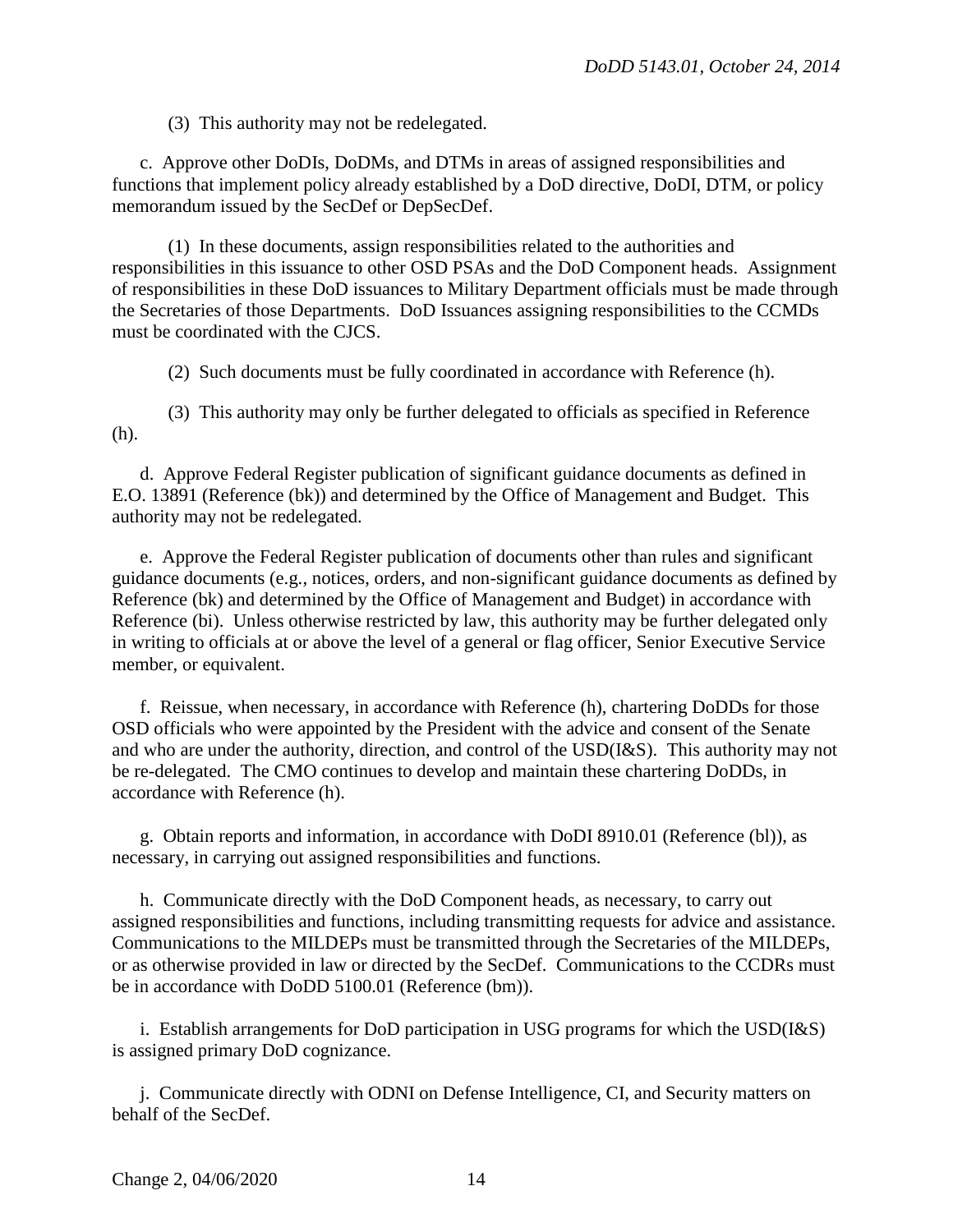k. Communicate with OGA officials, members of the public, and representatives of foreign governments and international organizations, and non-governmental organizations, as well as State, local, and tribal entity heads, as appropriate, in carrying out assigned responsibilities and functions. Communications with representatives of the Legislative Branch will be conducted through the Office of the Assistant Secretary of Defense for Legislative Affairs, except for communicating with the Defense Appropriations Committees, which will be coordinated with the Office of the USD(C)/CFO. Communications with representatives of the news media will be conducted through the Office of the Assistant to the Secretary of Defense for Public Affairs, in accordance with DoDD 5122.05 (Reference (bn)).

l. Designate, on behalf of the SecDef, DoD organizational elements that perform intelligence functions as Defense Intelligence Components, with the concurrence of the DoD Component head affected, in accordance with section 1614 of Reference (b). In addition, the DepSecDef, as the head of OSD, delegates to the USD(I&S) authority to concur in such designations for those elements and positions under the USD(I&S).

m. Exercise Top Secret original classification authority and issue appropriate classification guidance, in accordance with Reference (v) and Volume 1 of DoDM 5200.01 (Reference (bo)).

n. Carry out delegations regarding the DCIPS, in accordance with Reference (au).

o. Make determinations relating to personal services contracts that directly support Defense Intelligence, CI, and Security activities, in accordance with section 129b(d)(1)(B) of Reference (b).

p. Waive prohibitions of award of certain contracts to entities controlled by a foreign government, on behalf of the SecDef, pursuant to section 2536(b) of Reference (b).

q. Exercise the authority granted to the SecDef under section 2682 of Reference (b) to waive the requirements of subsections (a) and (b) of that section.

r. In coordination with the USD(A&S), exercise the authority granted to the SecDef under section 3304 of Reference (c) to make a joint determination with the DNI and submit the required report.

s. Negotiate and conclude agreements with DoD Components, OGAs, and State or local governments as necessary to carry out assigned responsibilities.

t. Enter into support agreements, as required, for the effective performance of responsibilities and functions assigned to the USD(I&S), in accordance with DoDI 4000.19 (Reference (bp)) and the February 13, 2020 DepSecDef Memorandum (Reference (bq)).

u. In consultation with the DNI and the Director of the Federal Bureau of Investigation, as appropriate, make determinations, except for those related to nuclear, chemical, and biological security, on behalf of the SecDef and notify Congress, as required by section 2723 of Reference (b).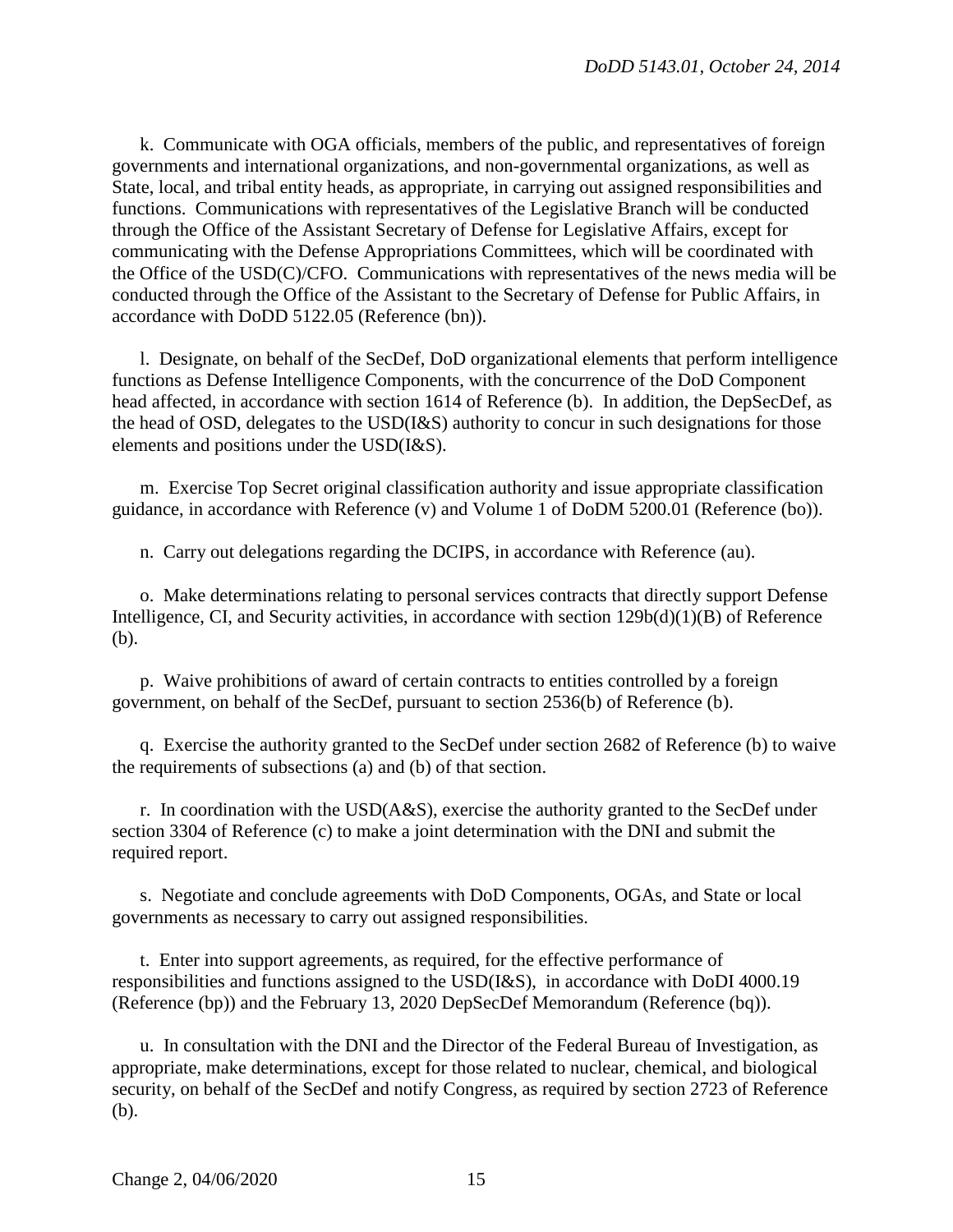v. Exercise the authorities and carry out the responsibilities of the SecDef specified in sections 431 through 437 of Reference (b), except for approval of intelligence commercial activities, which must be accomplished by the SecDef or DepSecDef.

6. RELEASABILITY. **Cleared for public release**. This directive is on the Directives Division Website at https://www.esd.whs.mil/DD/.

7. SUMMARY OF CHANGE 2. The changes to this issuance are administrative and:

a. Update the organizational title of the Under Secretary of Defense for Intelligence to the USD(I&S), pursuant to Section 1621 of the National Defense Authorization Act for Fiscal Year 2020, Public Law 116-92 (Reference (br)).

b. Update the organizational title of the Defense Counterintelligence and Security Agency, as required by Reference (g) and implemented by the June 20, 2019 Acting SecDef Memorandum (Reference (bs)).

c. Update references and organizational symbols to reflect the reorganization of the Office of the Under Secretary of Defense for Acquisition, Technology, and Logistics, in accordance with the July 13, 2018 DepSecDef Memorandum (Reference (bt)) and the CMO, in accordance with the February 1, 2018 SecDef Memorandum (Reference (bu)).

d. Remove the relationship between USD(I&S) and the Principal DoD Space Advisor involvement in space matters, pursuant to Section 1601 of the National Defense Authorization Act for Fiscal Year 2018, Public Law 115-91 (Reference (bv)).

e. Update the USD(I&S) responsibilities and functions, relationships, and authorities for consistency with those common across OSD PSAs, in coordination with the Office of the General Counsel of the Department of Defense.

8 . EFFECTIVE DATE. This directive is effective October 24, 2014.

Chuch Hagel

Secretary of Defense

Enclosure References **Glossary**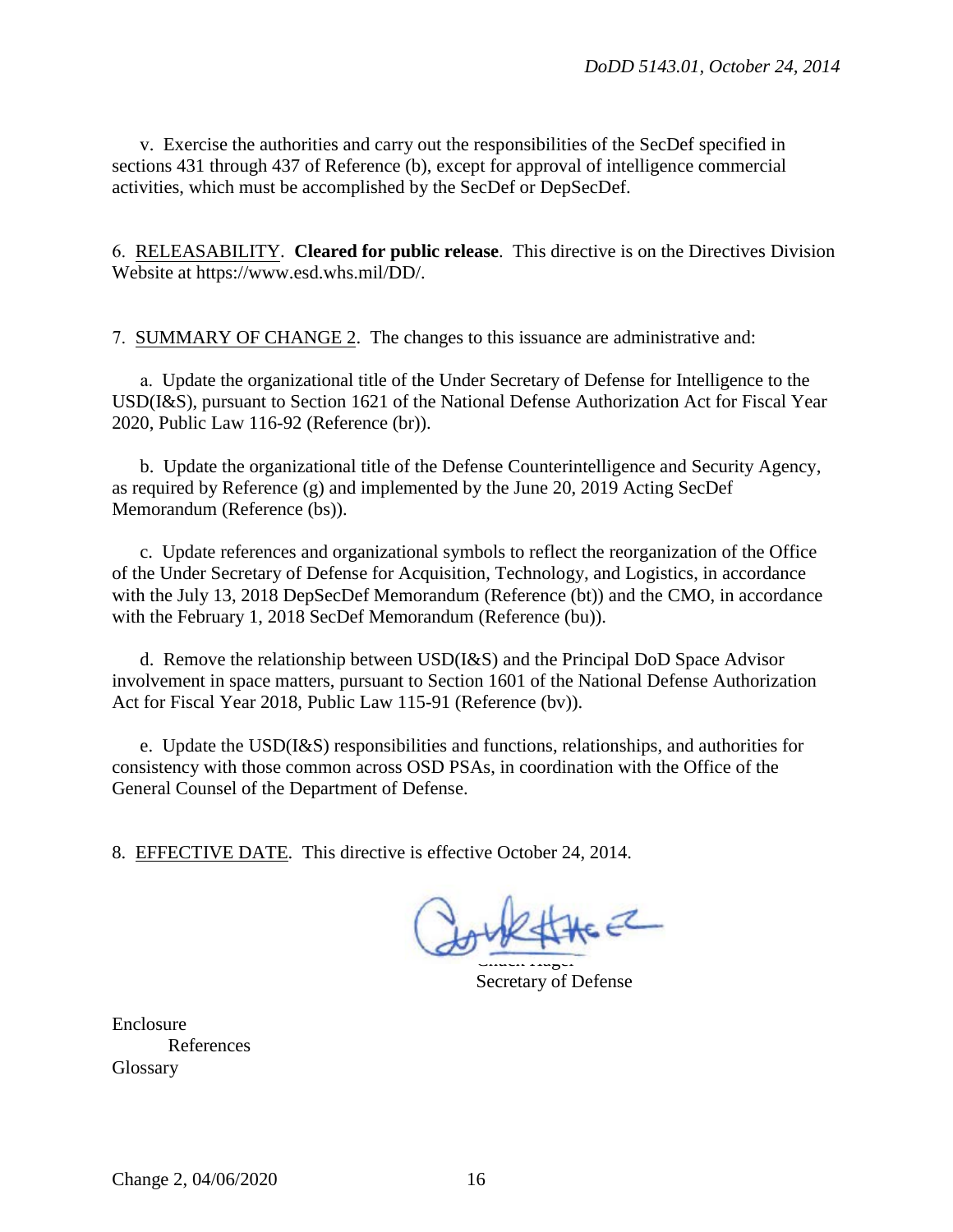#### ENCLOSURE

#### **REFERENCES**

- (a) DoD Directive 5143.01, "Under Secretary of Defense for Intelligence (USD(I))," November 23, 2005 (hereby cancelled)
- (b) Title 10, United States Code
- (c) Title 50, United States Code
- (d) Public Law 108-458, "Intelligence Reform and Terrorism Prevention Act of 2004," December 17, 2004
- (e) Executive Order 12333, "United States Intelligence Activities," December 4, 1981, as amended
- (f) Executive Order 13470, "Further Amendments to Executive Order 12333, United States Intelligence Activities," July 30, 2008
- (g) Executive Order 13869, "Transferring Responsibility for Background Investigations to the Department of Defense," April 24, 2019
- (h) DoD Instruction 5025.01, "DoD Issuances Program," August 1, 2016, as amended
- (i) Deputy Secretary of Defense Memorandum, "Transfer of Under Secretary of Defense for Intelligence Principal Staff Assistant Responsibilities for DoD Chemical and Biological Security Policy," June 3, 2012 (hereby cancelled)
- (j) Deputy Secretary of Defense Memorandum, "Designation of the Department of Defense Senior Agency Official for State, Local, Tribal, and Private Sector Entities Program," October 15, 2012 (hereby cancelled)
- (k) Memorandum of Agreement between Secretary of Defense and Director of National Intelligence, "Director of Defense Intelligence," May 21, 2007
- (l) Executive Order 13587, "Structural Reforms to Improve the Security of Classified Networks and the Responsible Sharing and Safeguarding of Classified Information," October 7, 2011
- (m) Presidential Memorandum, "National Insider Threat Policy and Minimum Standards for Executive Branch Insider Threat Programs," November 21, 2012
- (n) DoD Directive 5205.16, "The DoD Insider Threat Program," September 30, 2014, as amended
- (o) DoD Directive 5240.01, "DoD Intelligence Activities," August 27, 2007, as amended
- (p) DoD Directive S-5200.37, "Management and Execution of Defense Human Intelligence (HUMINT) (U)," February 9, 2009, as amended
- (q) DoD Directive S-3325.09 "Oversight Management, and Execution of Defense Clandestine Source Operation (U)," January 9, 2013, as amended
- (r) Intelligence Community Directive 310, "Coordination of Clandestine Human Source and Human-Enabled Foreign Intelligence Collection and Counterintelligence Activities Outside the United States," June 27, 2016
- (s) Intelligence Community Directive 304, "Human Intelligence," March 6, 2008, as amended
- (t) DoD Directive S-5210.36, "Provision of DoD Sensitive Support to DoD Components and other Departments and Agencies of the U.S. Government (U)," November 6, 2008, as amended
- (u) DoD Instruction S-3200.17, "Implementing Instructions for the DoD Special Communications Enterprise Office (SCEO) (U)," July 15, 2009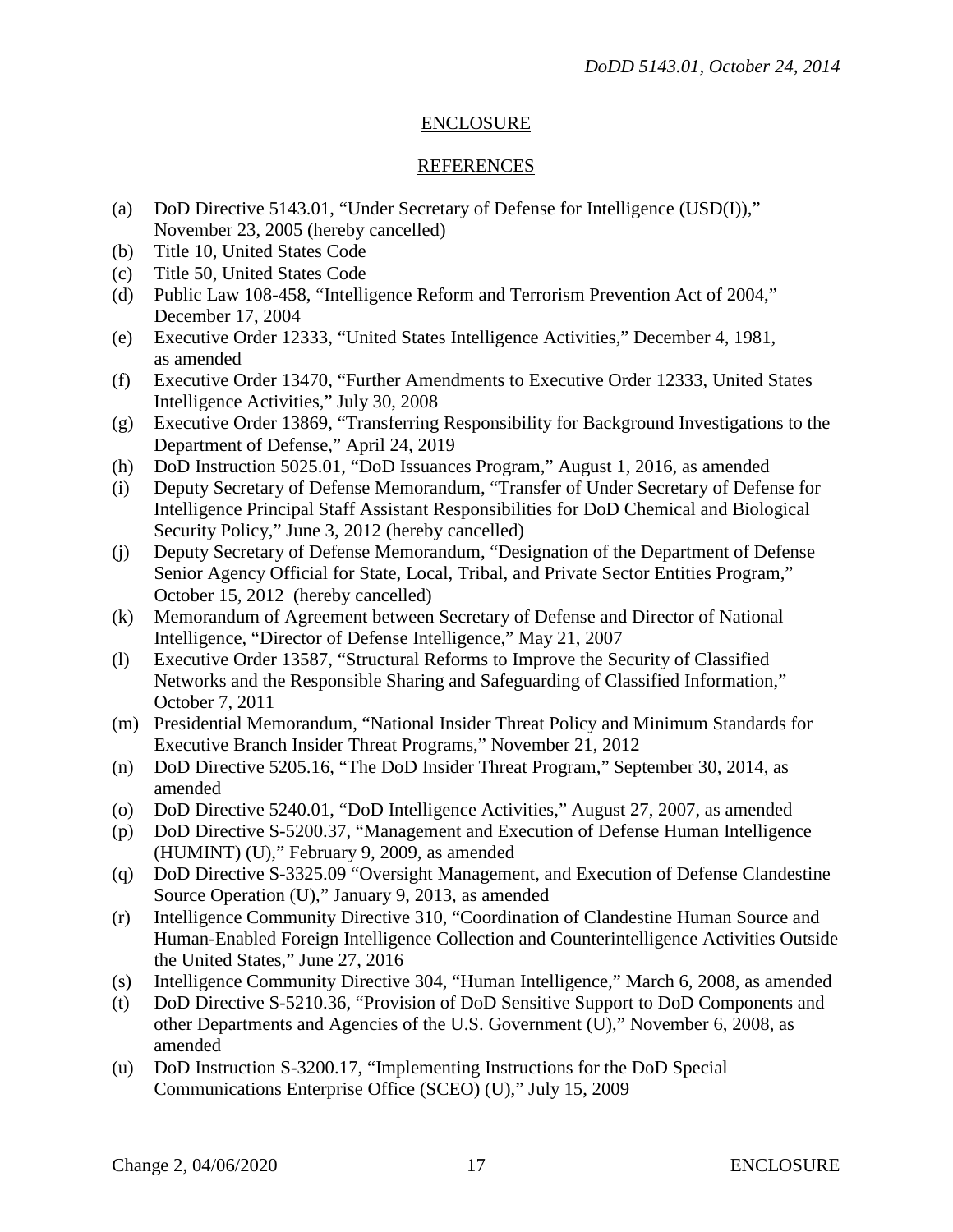- (v) Executive Order 13526, "Classified National Security Information," December 29, 2009, as amended
- (w) Executive Order 13556, "Controlled Unclassified Information," November 4, 2010
- (x) Executive Order 13549, "Classified National Security Information Program for State, Local, Tribal, and Private Sector Entities," August 18, 2010
- (y) Executive Order 12977, "Interagency Security Committee," October 19, 1995
- (z) DoD Directive 5200.43, "Management of the Defense Security Enterprise," October 1, 2012, as amended
- (aa) Executive Order 12968, "Access to Classified Information," August 2, 1995, as amended
- (ab) Executive Order 13467, "Reforming Processes Related to Suitability for Government Employment, Fitness for Contractor Employees, and Eligibility for Access to Classified National Security Information," June 30, 2008, as amended
- (ac) Title 18, United States Code
- (ad) Public Law 110-181, "National Defense Authorization Act for Fiscal Year 2008," January 28, 2008
- (ae) Executive Order 12829, "National Industrial Security Program," January 6, 1993, as amended
- (af) DoD Directive 5205.07, "Special Access Program (SAP) Policy," July 1, 2010, as amended
- (ag) Homeland Security Presidential Directive-12, "Policy for a Common Identification Standard for Federal Employees and Contractors," August 27, 2004
- (ah) Federal Information Processing Standards Publication 201-2, "Personal Identity Verification (PIV) of Federal Employees and Contractors," August 2013
- (ai) Office of Personnel Management Memorandum, "Final Credentialing Standards for Issuing Personal Identity Verification Cards under HSPD-12," July 31, 2008
- (aj) DoD Directive 5205.02E, "DoD Operations Security (OPSEC) Program," June 20, 2012, as amended
- (ak) DoD Instruction 5530.03, "International Agreements," December 4, 2019
- (al) DoD Directive 5205.15E, "DoD Forensic Enterprise (DFE)," April 26, 2011, as amended
- (am) DoD Directive 8521.01E, "Department of Defense Biometrics," January 13, 2016, as amended
- (an) DoD Directive 5250.01, "Management of Intelligence Mission Data (IMD) in DoD Acquisition," January 22, 2013, as amended
- (ao) Executive Order 13388, "Further Strengthening the Sharing of Terrorism Information to Protect Americans," October 25, 2005
- (ap) National Disclosure Policy-1, "National Policy and Procedures for the Disclosure of Classified Military Information to Foreign Governments and International Organizations," (short title: National Disclosure Policy (NDP-1)), February 14, 2017[1](#page-17-0)1
- (aq) Public Law 113-66, "National Defense Authorization Act for Fiscal Year 2014," December 26, 2013
- (ar) DoD Directive 5205.12, "Military Intelligence Program (MIP)," November 14, 2008, as amended
- (as) DoD Directive 7045.20, "Capability Portfolio Management," September 25, 2008, as amended
- (at) DoD Manual 5200.01, Volume 3, "DoD Information Security Program: Protection Of Classified Information," February 24, 2012, as amended

 $\overline{a}$ 

<span id="page-17-0"></span><sup>&</sup>lt;sup>1</sup> Release controlled by the Executive Secretariat of the National Disclosure Policy Committee, (571) 372-2479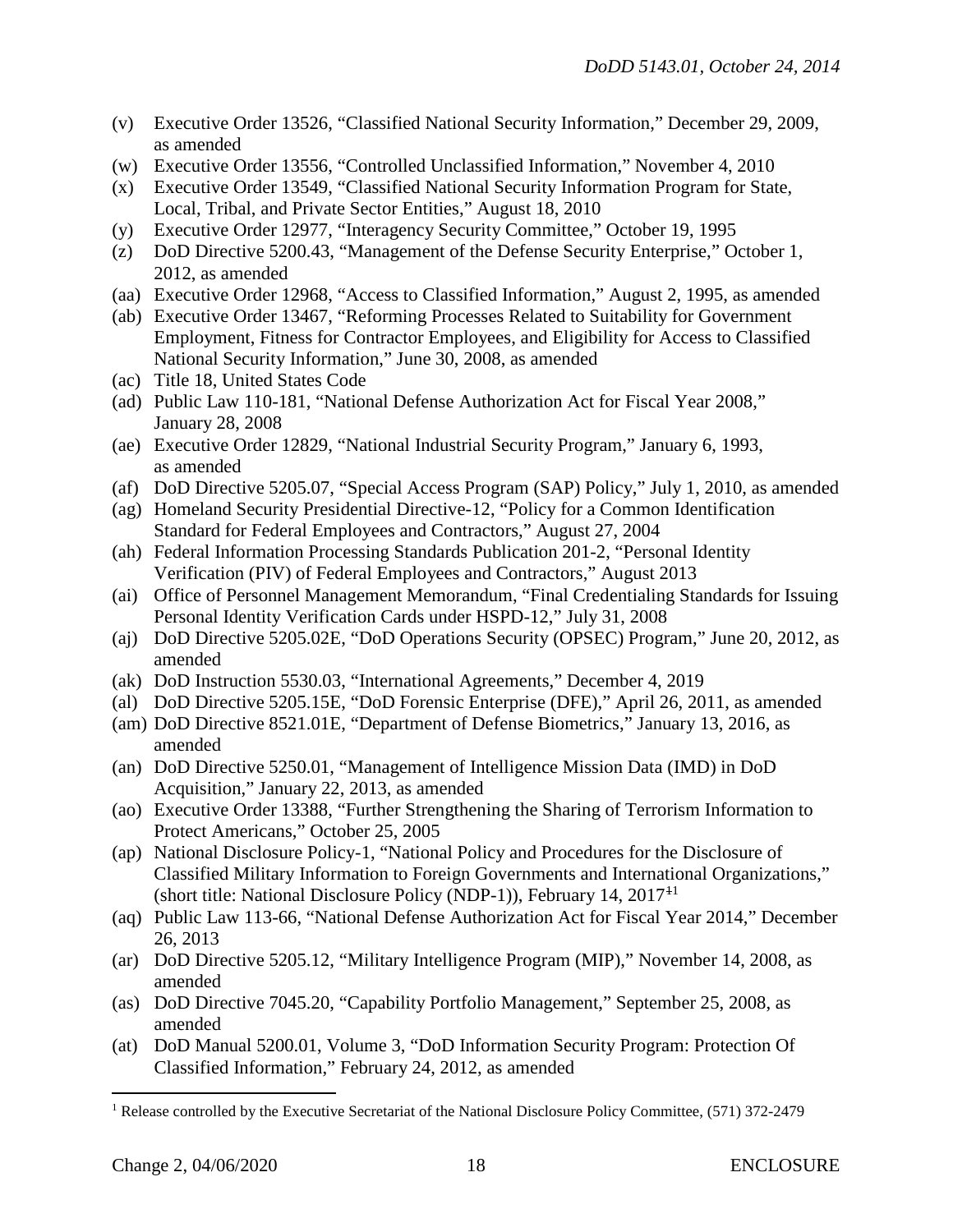- (au) DoD Directive 1400.35, "Defense Civilian Intelligence Personnel System (DCIPS)," September 24, 2007, as amended
- (av) Title 5, United States Code
- (aw) DoD Instruction 1000.17, "Detail of DoD Personnel to Duty Outside the Department of Defense," October 30, 2013
- (ax) DoD Instruction 1400.36, "DoD Implementation of the Joint Intelligence Community Duty Assignment (JDA) Program," June 2, 2008
- (ay) DoD Directive 5160.41E, "Defense Language, Regional Expertise, and Culture (LREC) Program," August 21, 2015, as amended
- (az) DoD Directive 1200.17, "Managing the Reserve Components as an Operational Force," October 29, 2008
- (ba) DoD Instruction 8330.01, "Interoperability of Information Technology (IT), Including National Security Systems (NSS)," May 21, 2014, as amended
- (bb) DoD 5240.1-R, "Procedures Governing the Activities of DoD Intelligence Components that Affect United States Persons," December 7, 1982, as amended
- (bc) DoD Directive 5148.13, "Intelligence Oversight," April 26, 2017
- (bd) DoD Manual 5240.01, "Procedures Governing The Conduct Of DoD Intelligence Activities," August 8, 2016
- (be) DoD Directive 5101.01, "DoD Executive Agent," September 3, 2002, as amended
- (bf) DoD Directive 5144.02, "DoD Chief Information Officer (DoD CIO)," November 21, 2014, as amended
- (bg) Inspector General Act of 1978, as amended, Title 5, United States Code, Appendix
- (bh) DoD Directive 5106.01, "Inspector General of the Department of Defense (IG DoD)," April 20, 2012, as amended
- (bi) DoD Instruction 7050.03, "Office of the Inspector General of the Department of Defense Access to Records and Information," March 22, 2013
- (bj) Administrative Instruction 102, "Office of the Secretary of Defense (OSD) Federal Register (FR) System," November 6, 2006, as amended
- (bk) Executive Order 13891, "Promoting the Rule of Law Through Improved Agency Guidance Documents," October 9, 2019
- (bl) DoD Instruction 8910.01, "Information Collecting and Reporting," May 19, 2014
- (bm) DoD Directive 5100.01, "Functions of the Department of Defense and Its Major Components," December 21, 2010
- (bn) DoD Directive 5122.05, ["Assistant to the Secretary of Defense for Public Affairs](http://www.dtic.mil/whs/directives/corres/pdf/512205p.pdf)  [\(ATSD\(PA\)\),](http://www.dtic.mil/whs/directives/corres/pdf/512205p.pdf)" August 7, 2017
- (bo) DoD Manual 5200.01, Volume 1, "DoD Information Security Program: Overview, Classification, and Declassification," February 24, 2012, as amended
- (bp) DoD Instruction 4000.19, "Support Agreements," April 25, 2013, as amended
- (bq) Deputy Secretary of Defense Memorandum, "Delegation of Authority for OSD Component Heads to Enter into Support Agreements," February 13, 2020
- (br) Public Law 116-92, "National Defense Authorization Act for Fiscal Year 2020," December 20, 2019
- (bs) Acting Secretary of Defense Memorandum, Renaming the Defense Security Service as the Defense Counterintelligence and Security Agency," June 20, 2019
- (bt) Deputy Secretary of Defense Memorandum, "Establishment of the Office of the Under Secretary of Defense for Research and Engineering and the Office of the Under Secretary of Defense for Acquisition and Sustainment," July 13, 2018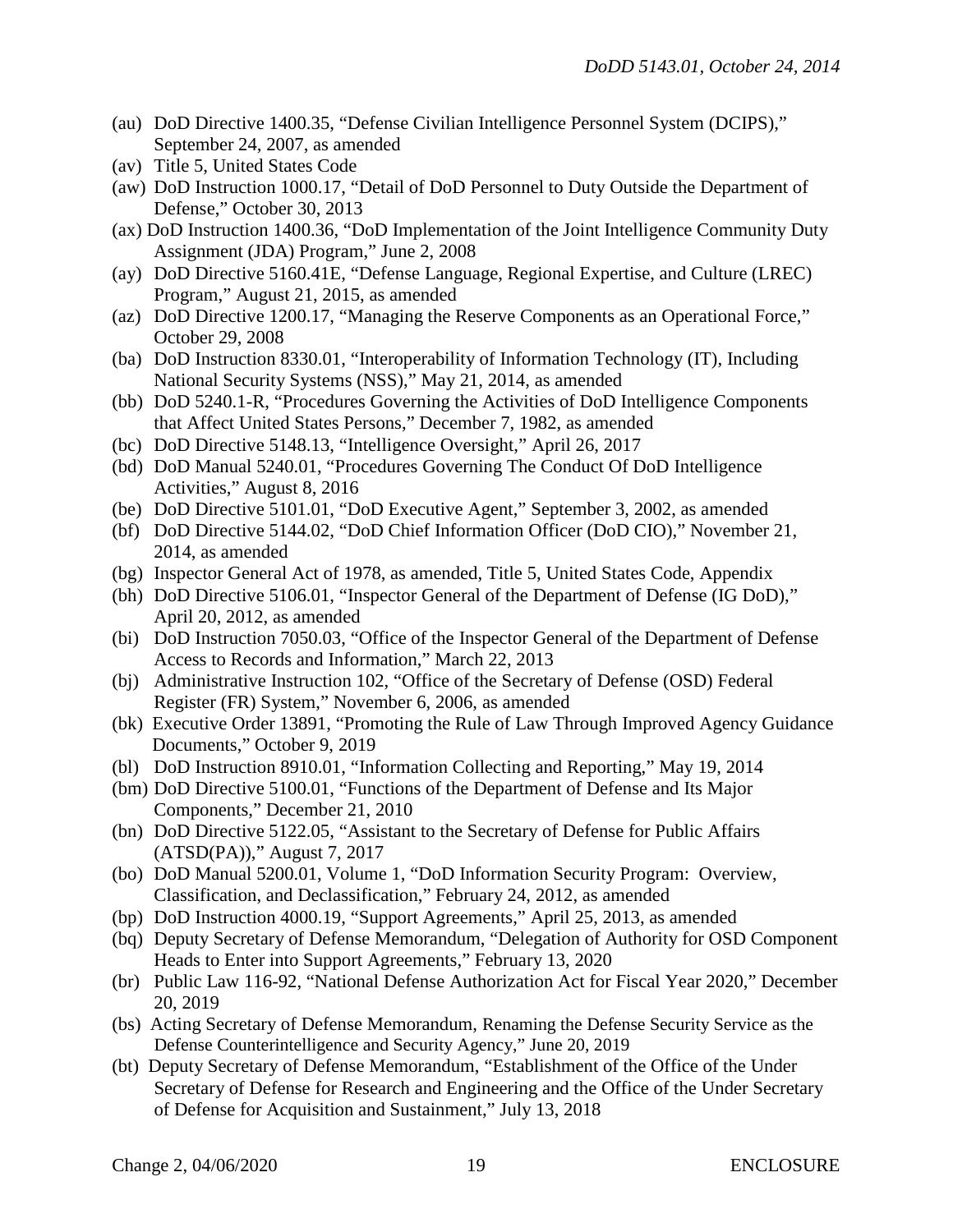- (bu) Secretary of Defense Memorandum, "Disestablishment of the Deputy Chief Management Officer and Establishment of the Chief Management Officer," February 1, 2018
- (bv) Public Law 115-91, "National Defense Authorization Act for Fiscal Year 2018," December 12, 2017
- (bw) Office of the Chairman of the Joint Chiefs of Staff, "DoD Dictionary of Military and Associated Terms," current edition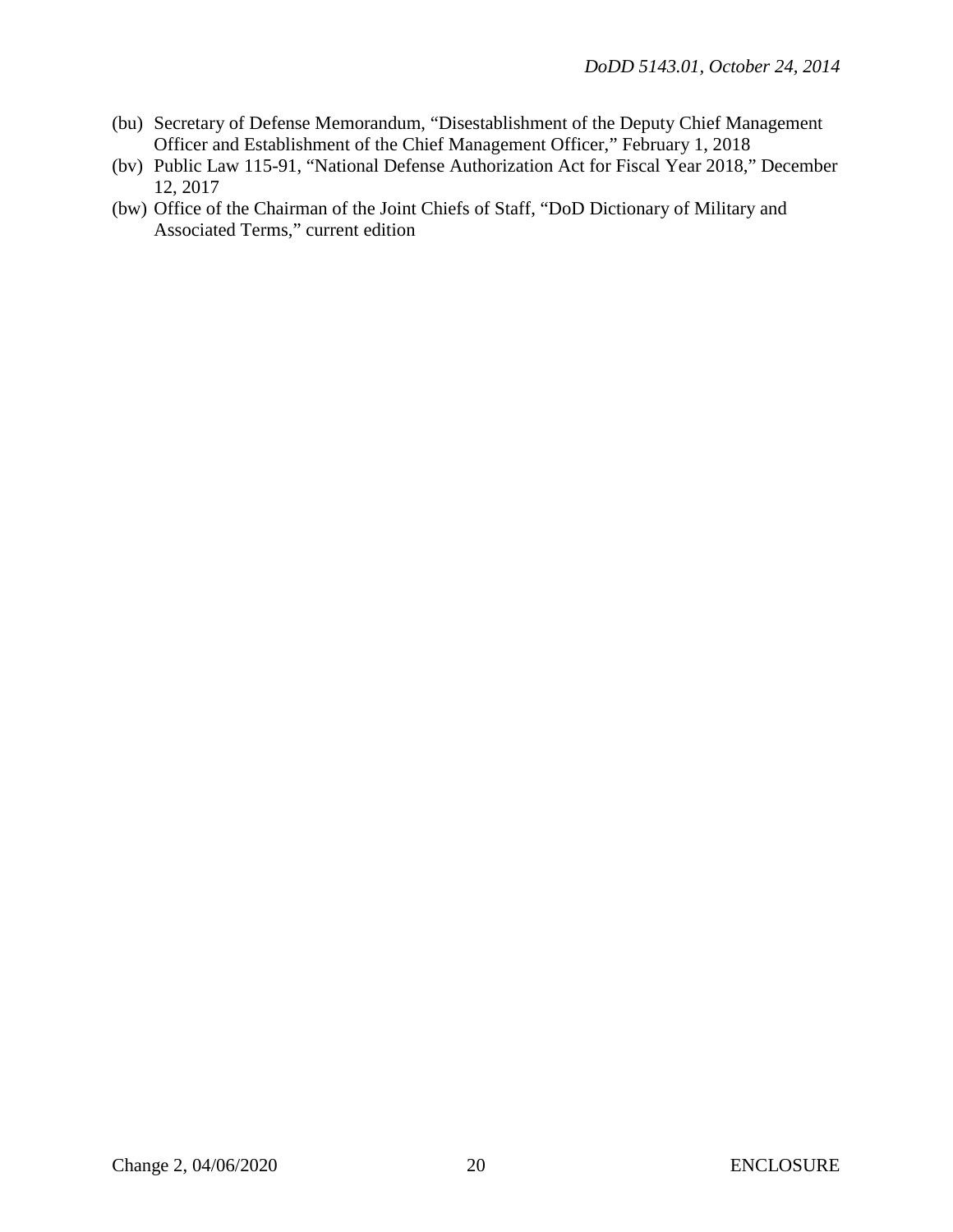## **GLOSSARY**

## PART I. ABBREVIATIONS AND ACRONYMS

| <b>CCDR</b>    | <b>Combatant Commander</b>                            |
|----------------|-------------------------------------------------------|
| <b>CCMD</b>    | <b>Combatant Command</b>                              |
| <b>CI</b>      | counterintelligence                                   |
| <b>CJCS</b>    | Chairman of the Joint Chiefs of Staff                 |
| <b>CMO</b>     | Chief Management Officer of the Department of Defense |
| <b>DCIPS</b>   | Defense Civilian Intelligence Personnel System        |
| DepSecDef      | Deputy Secretary of Defense                           |
| <b>DIA</b>     | Defense Intelligence Agency                           |
| <b>DNI</b>     | Director of National Intelligence                     |
| DoDD           | DoD directive                                         |
| DoDI           | DoD instruction                                       |
| <b>DoDM</b>    | DoD manual                                            |
| <b>DTM</b>     | directive-type memorandum                             |
|                |                                                       |
| E.O.           | Executive order                                       |
| <b>FMP</b>     | Foreign Materiel Program                              |
| <b>HUMINT</b>  | human intelligence                                    |
| IC             | <b>Intelligence Community</b>                         |
| <b>ISR</b>     | intelligence, surveillance, and reconnaissance        |
| <b>MILDEPs</b> | <b>Military Departments</b>                           |
| <b>MIP</b>     | Military Intelligence Program                         |
| NGA            | National Geospatial-Intelligence Agency               |
| <b>NIP</b>     | National Intelligence Program                         |
| <b>NRO</b>     | <b>National Reconnaissance Office</b>                 |
| NSA/CSS        | National Security Agency/Central Security Service     |
| <b>NSC</b>     | <b>National Security Council</b>                      |
| <b>ODNI</b>    | Office of the Director of National Intelligence       |
| <b>OGA</b>     | other government agency                               |
| <b>PPBE</b>    | Planning, Programming, Budgeting, and Execution       |
| <b>PSA</b>     | <b>Principal Staff Assistant</b>                      |
| <b>SAP</b>     | <b>Special Access Program</b>                         |
| SecDef         | Secretary of Defense                                  |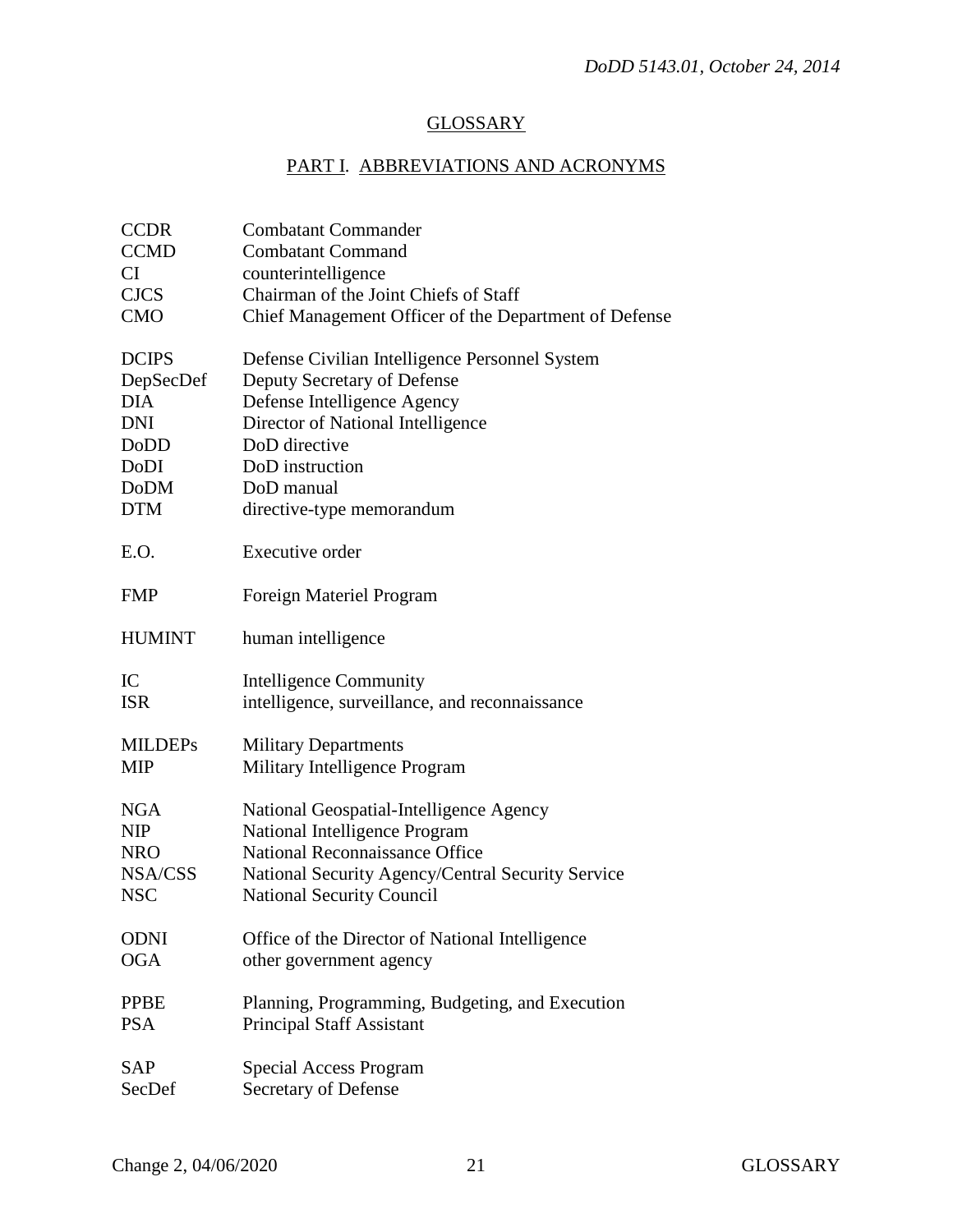| U.S.C.          | <b>United States Code</b>                                         |
|-----------------|-------------------------------------------------------------------|
| USD(A&S)        | Under Secretary of Defense for Acquisition and Sustainment        |
| USD(C)/CFO      | Under Secretary of Defense (Comptroller)/Chief Financial Officer, |
|                 | Department of Defense                                             |
| $USD$ ( $\&S$ ) | Under Secretary of Defense for Intelligence and Security          |
| USD(P)          | Under Secretary of Defense for Policy                             |
| $USD(P\&R)$     | Under Secretary of Defense for Personnel and Readiness            |
| USD(R&E)        | Under Secretary of Defense for Research and Engineering           |
| <b>USG</b>      | <b>United States Government</b>                                   |

### PART II. DEFINITIONS

Unless otherwise noted, these terms and their definitions are for the purposes of this directive:

CI. Information gathered and activities conducted to identify, deceive, exploit, disrupt, or protect against espionage, other intelligence activities, sabotage, or assassinations conducted by or on behalf of foreign governments or elements thereof, foreign organizations, or foreign persons or their agents, or international terrorist organizations or activities.

Defense Intelligence. The integrated Departmental intelligence that covers the broad aspects of national policy and national security and relates to capabilities, intentions, and activities of foreign powers, organizations, or persons, including any foreign military or military-related situation or activity that is significant to USG policy-making or the planning and conduct of military operations and activities. It includes military, strategic, operational, and tactical intelligence.

Defense Intelligence Components. All DoD organizations that perform National Intelligence, Defense Intelligence, and intelligence-related functions, including: the DIA, the NGA, the NRO, the NSA/CSS, and the intelligence elements of the Active and Reserve Components of the MILDEPs, including the United States Coast Guard when operating as a service in the Department of the Navy. The offices and staffs of the senior intelligence officers of the CCMD Headquarters are designated as Defense Intelligence Components, in accordance with Reference (bc).

Defense Intelligence Enterprise. The organizations, infrastructure, and measures to include policies, processes, procedures, and products of the Intelligence, CI, and Security Components of the Joint Staff, CCMDs, MILDEPs, and other DoD elements that perform National Intelligence, Defense Intelligence, intelligence-related, CI, and security functions, as well as those organizations under the authority, direction, and control of the USD(I&S).

Defense Security Components. All DoD organizations that perform security functions, including the Defense Counterintelligence and Security Agency and the security elements of the MILDEPs, including the United States Coast Guard when operating as part of the Department of the Navy.